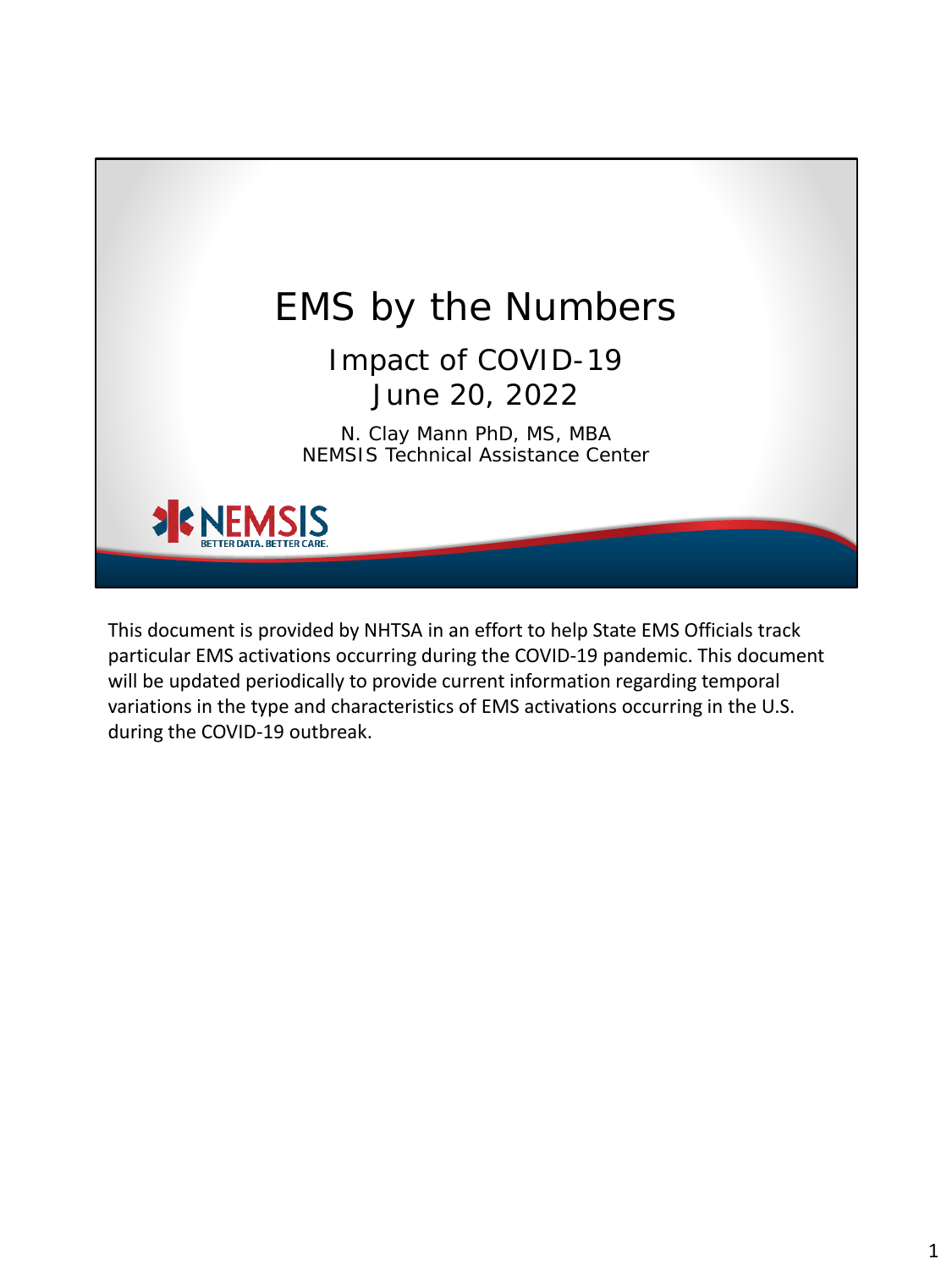

The definition of Influenza-Like Illness (ILI) is based on the record inclusion criteria provided in the User Guide for the National NEMSIS ILI Surveillance Dashboard. The ILI Surveillance Dashboard User Guide can be found at: https://wiki.utahdcc.org/confluence/x/BAKXAg.

Provided in this slide are examples of the two types of ICD-10-CM codes included in the ILI criteria.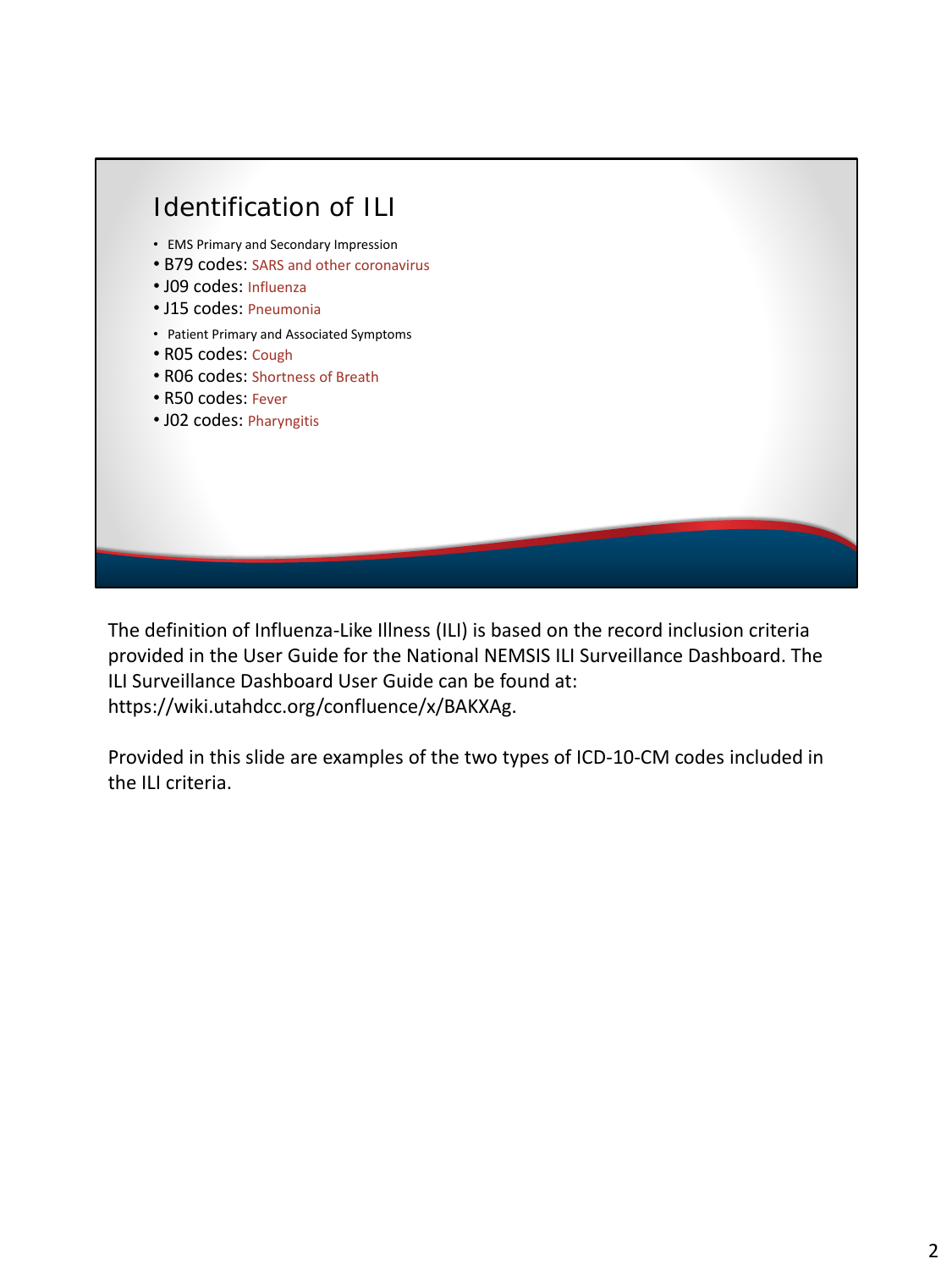

Four date/time samples of EMS activations are included in this assessment of the COVID-19 pandemic. Three date/time periods (from the 1st week [beginning of January] to the 52nd week [end of December] of the year) are included to provide reference comparison to the fourth time period of interest (the 1st week through the 52nd week of 2021). The total sample includes 113,004,375 9-1-1 initiated EMS activations resulting in patient contact.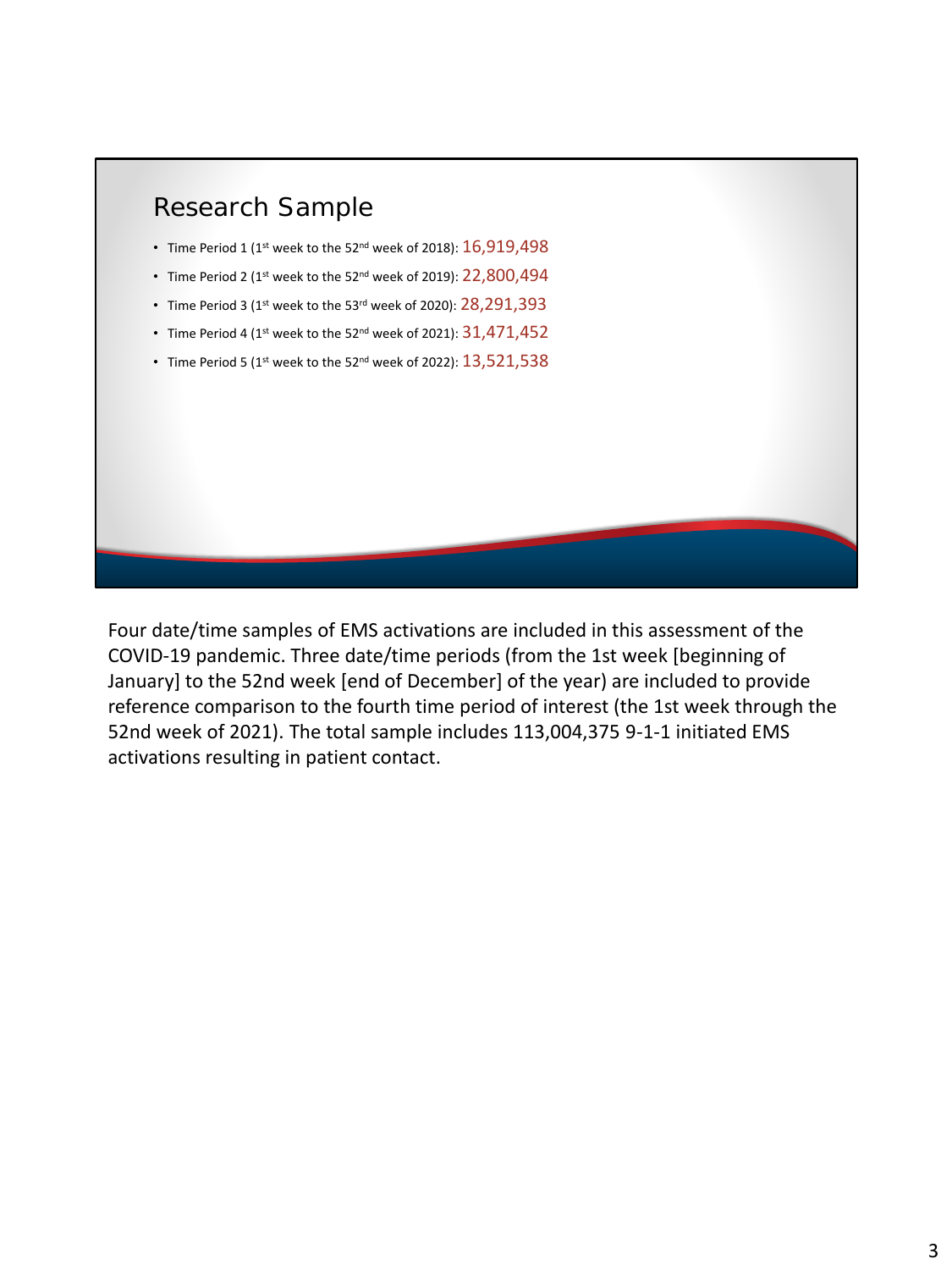

The number of States submitting to the National EMS Repository increased over the study period (2017 – 32 States, 2018 – 40 States, 2019 – 44 States, 2020 – 51 States). The District of Columbia submitted PCRs in each time period. States enrolling in the National EMS Repository commonly begin submitting PCRs at the beginning of the calendar year. No state has stopped submitting PCRs once enrolled. The States that do not submit patient care reports to the National EMS Repository are: Delaware and Idaho.

The number of EMS activations decreased by approximately 34% between Week 10 (March 2nd to March 8th) and Week 17 (April 20th through April 26th 2020). The number of EMS activations began a second downward trend in Week 28.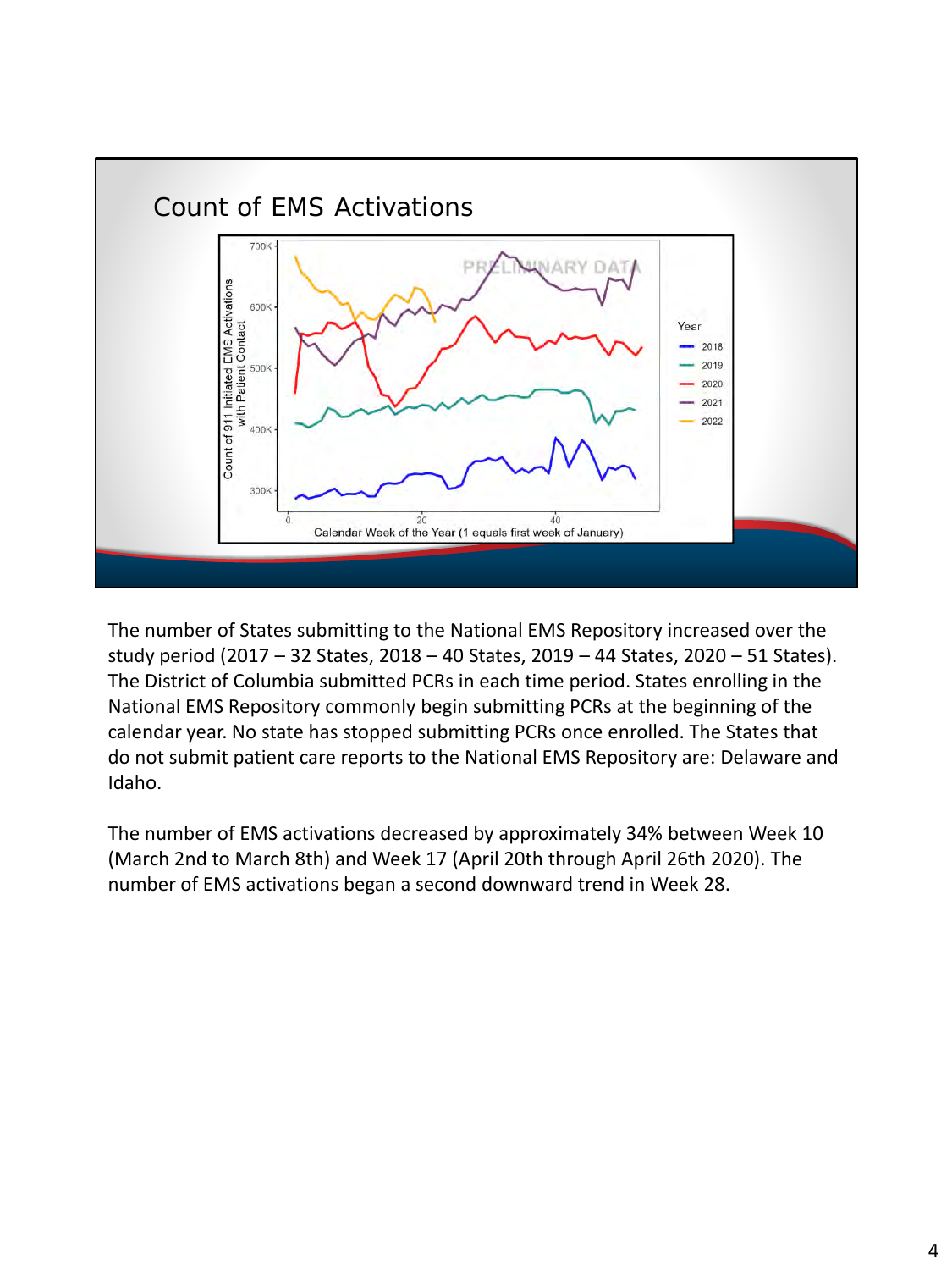

The count of EMS activations related to ILI symptoms, greatly increased beginning in Week 10 through Week 14, with a dramatic precipitous drop thereafter through Week 24 of 2020. Because of the variation in the count of EMS activations through time, rates were calculated to remove difference due solely the count of submitted records.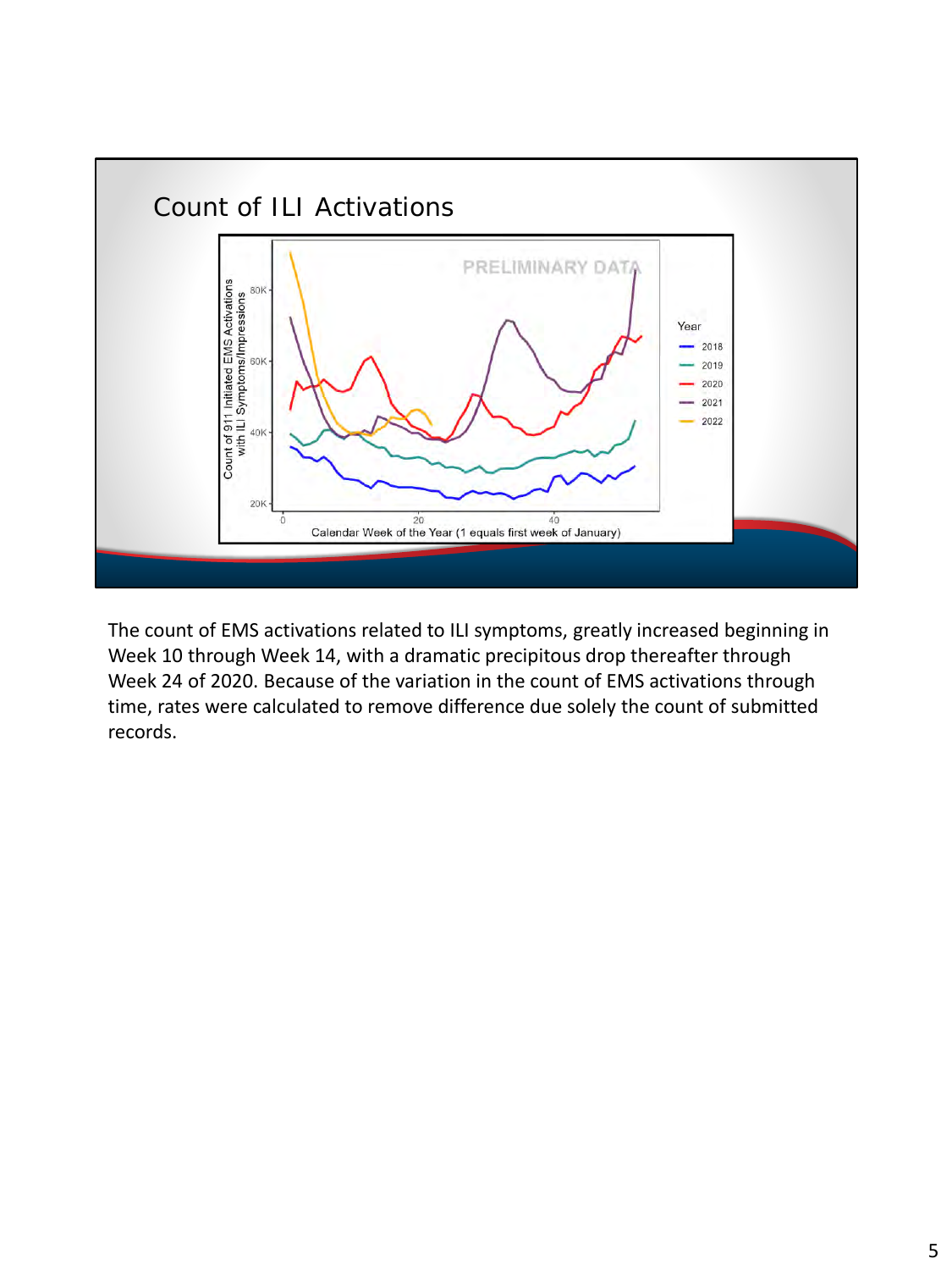

Using the count of 9-1-1 initiated EMS activations with patient contact as the denominator, the rate of ILI activations is presented. This rate will increase with the introduction of the change to the ILI inclusion criteria discussed earlier. The rate of ILI-related EMS activations demonstrates the expected increase during the traditional "flu season", but higher than expected rates beginning in Week 10 and beginning to drop-off dramatically in Week 14. To provide some context to the timing of these rate fluctuations, "headline events" are listed for Week 10 and Week 12 of 2020.

## **2020:**

Week 9-10:

Feb. 26: CDC reports community spread; Vice President Pence to lead task force

## **March 3: U.S. surpasses 100 cases**

Week 12:

March 13: President Trump declares national public health emergency

March 16: 15 days to slow the spread

Trump issued guidelines that called for Americans to avoid social gatherings of more than 10 people for the next 15 days and to limit discretionary travel, among other guidelines.

## **Many States initiate Stay-at-Home orders with orders beginning to phase-out in Week 19.**

Week 22 May 25: Memorial Day

Week 36: Start of Labor Day weekend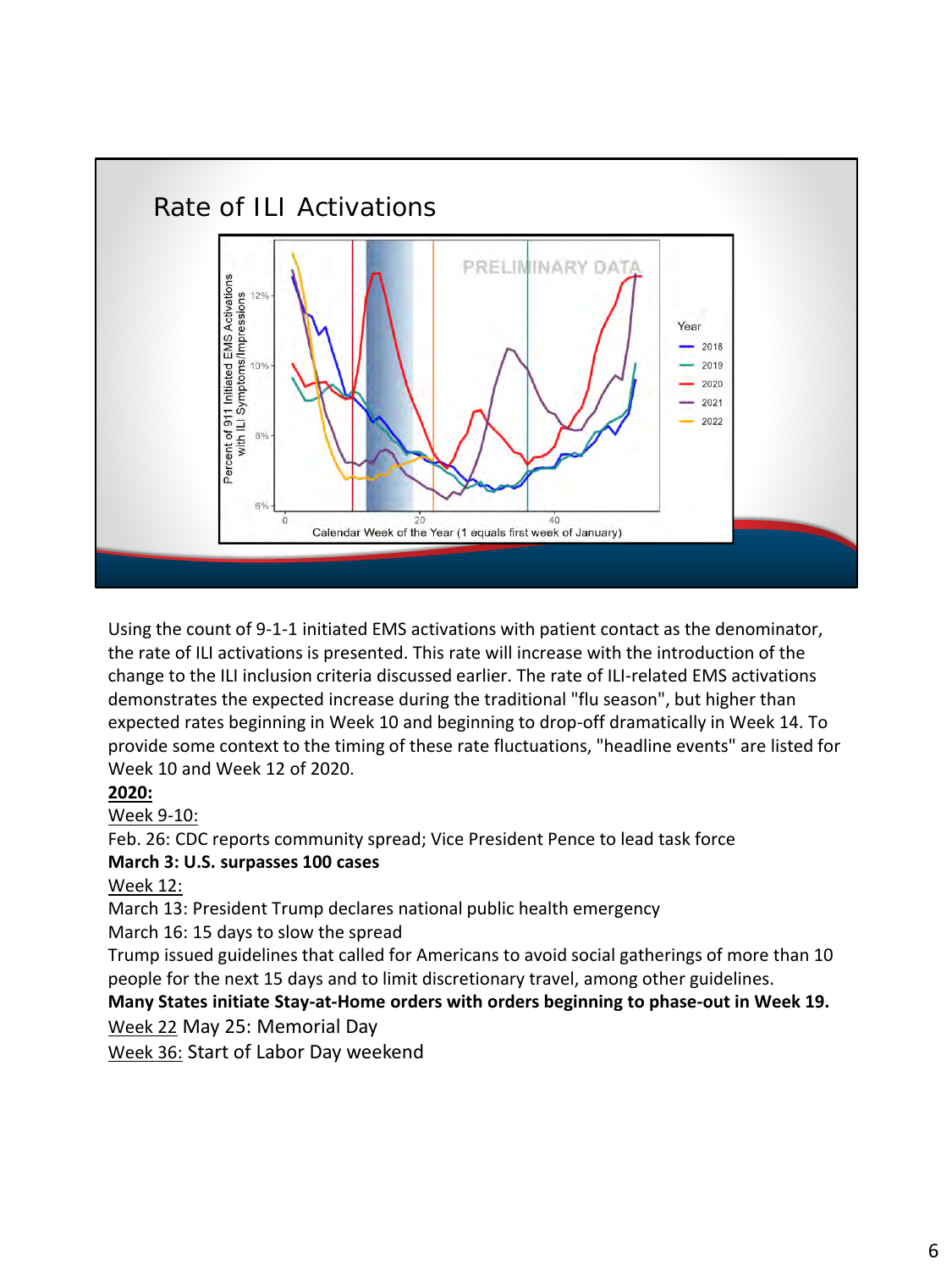

ILI inclusion criteria for patients age  $0 - 12$  years.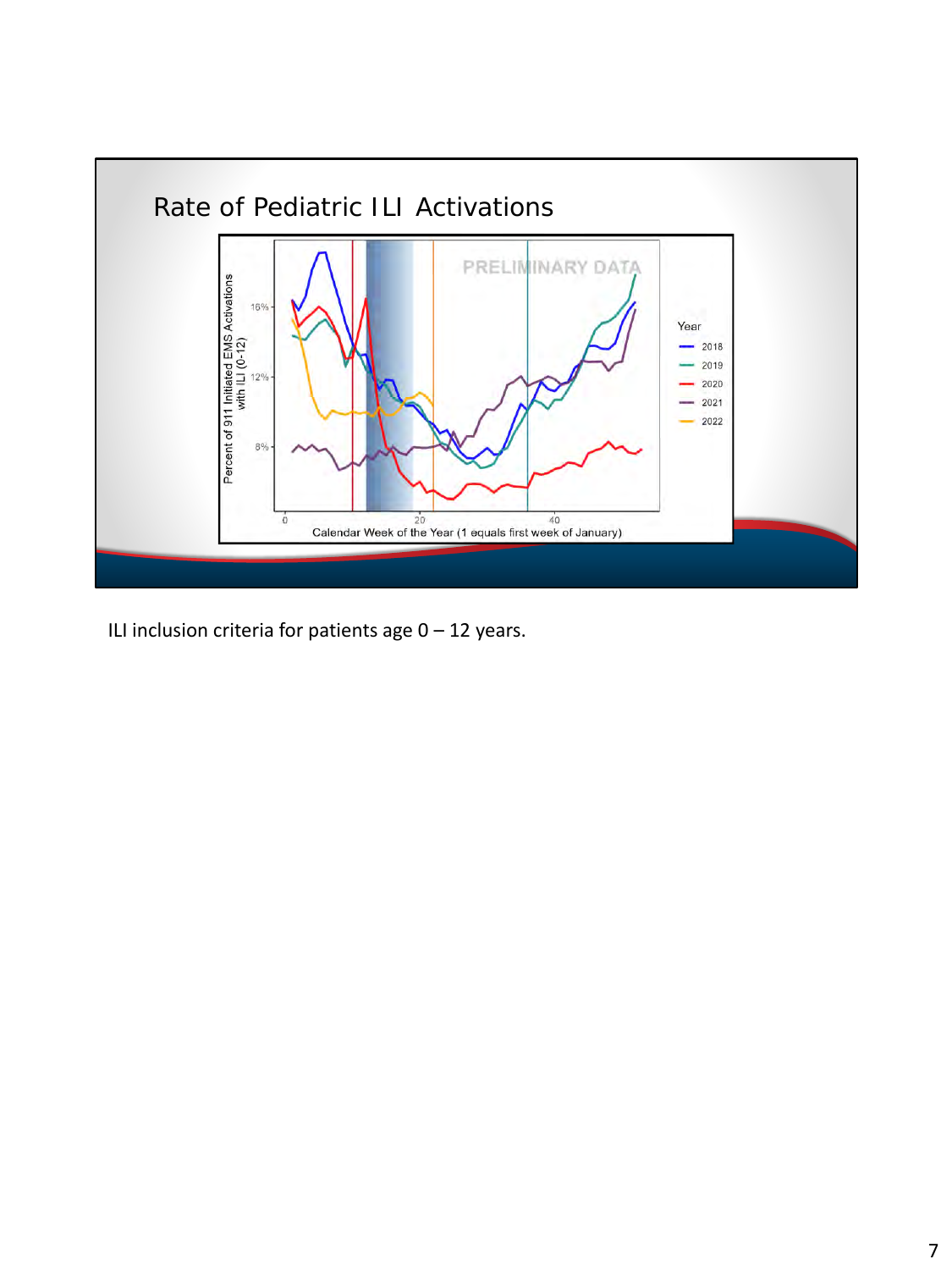

The count of cardiac arrest is created by summing the NEMSIS element eArrest.01 - Cardiac Arrest: Yes, Prior to EMS Arrival AND Yes, After EMS Arrival. The increased number of EMS attended cardiac arrests from week 10 through week 15 represent approximately 1,000 additional cardiac arrests.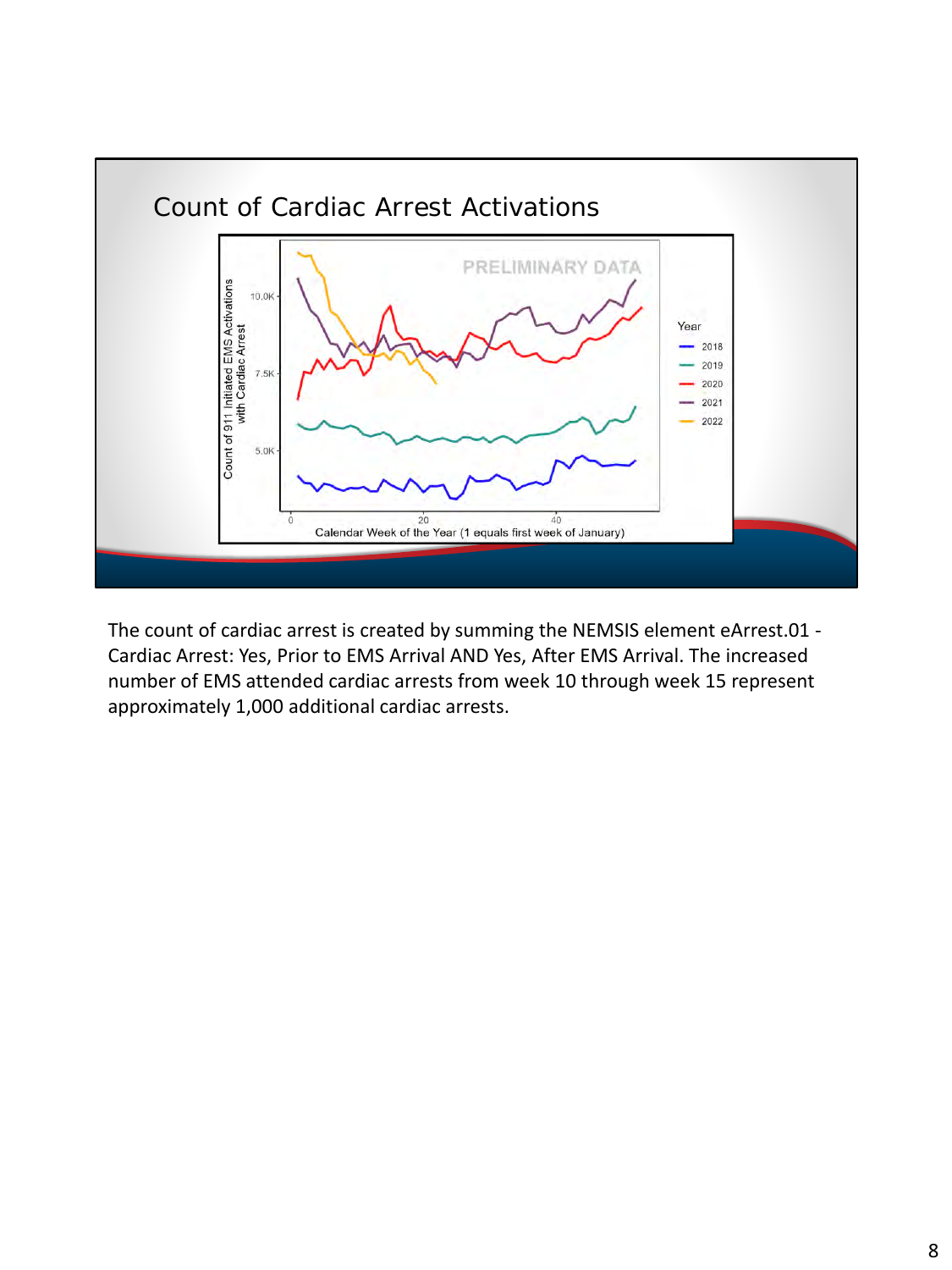

The rate of EMS attended cardiac arrest traditionally increases slightly during the winter months, probably due to additional witnessed arrests. Similar date stamps are superimposed across the dramatic shifts in rate of EMS attended cardiac arrests.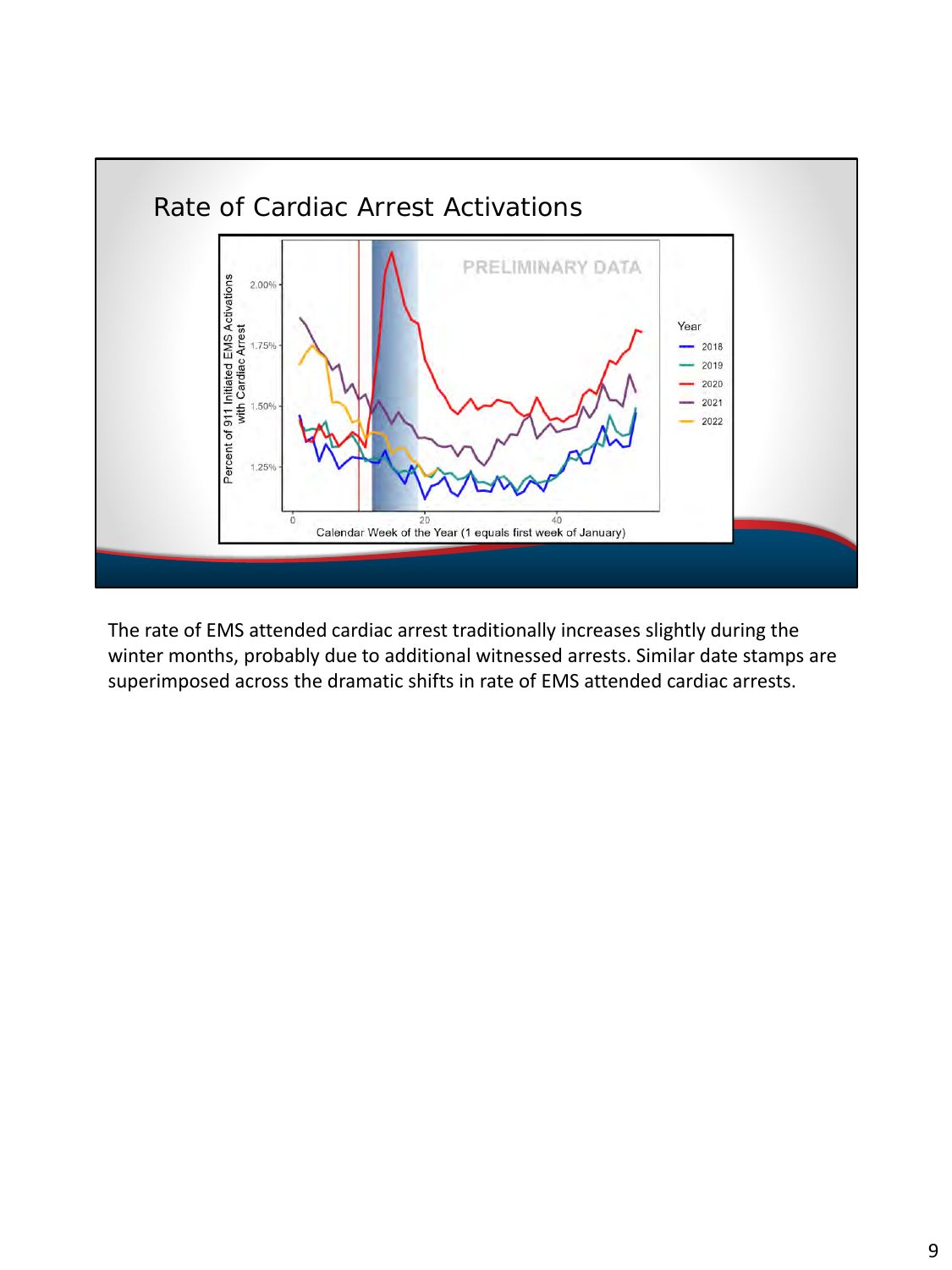

The count of EMS attended scene deaths results from summing the NEMSIS element eDisposition.12 - Incident/Patient Disposition: Patient Dead at Scene - With (or Without) Resuscitation Attempted and With (or Without) Transport.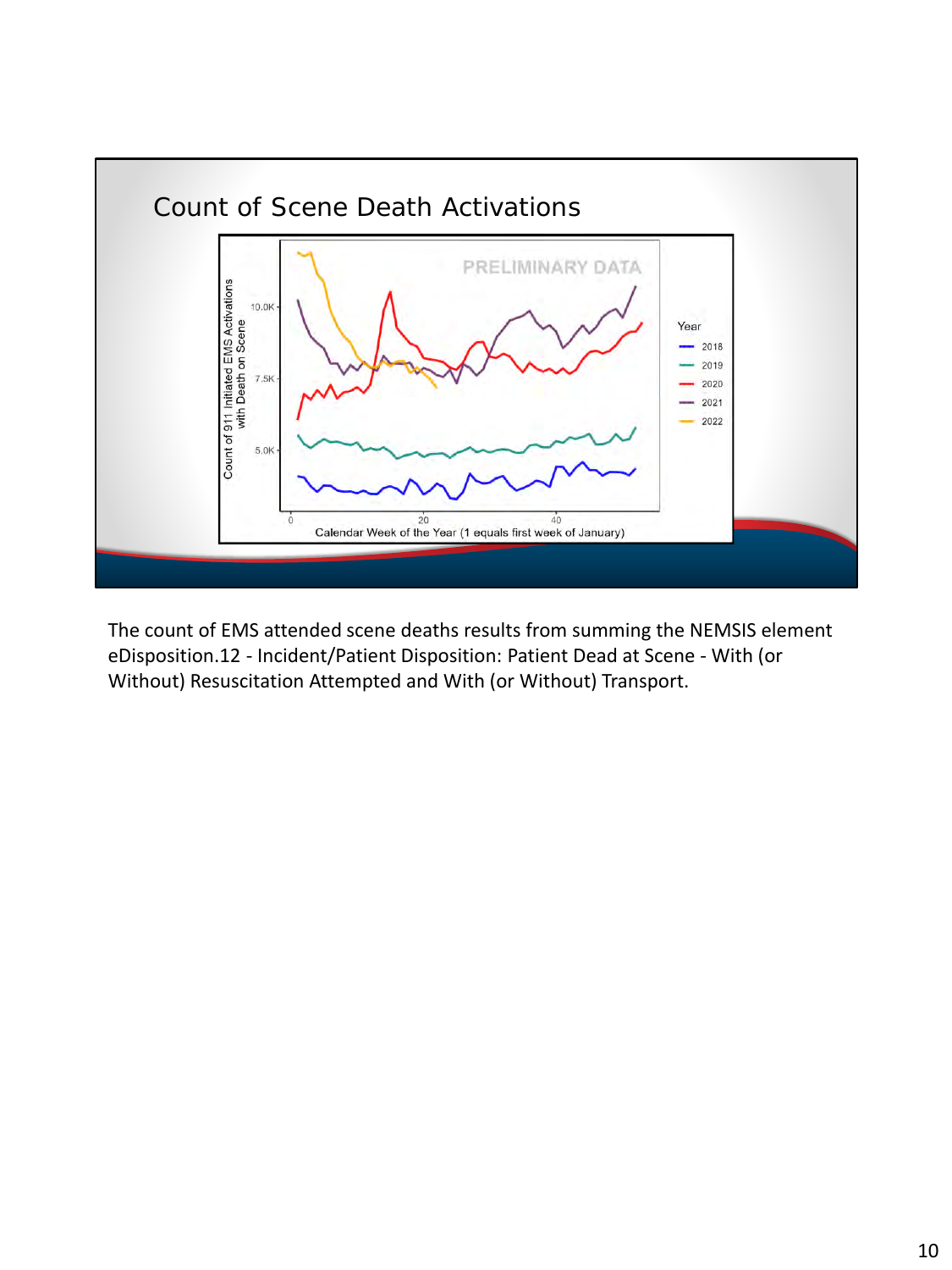

Similar date stamps are superimposed across the dramatic shifts in rate of EMS attended scene deaths.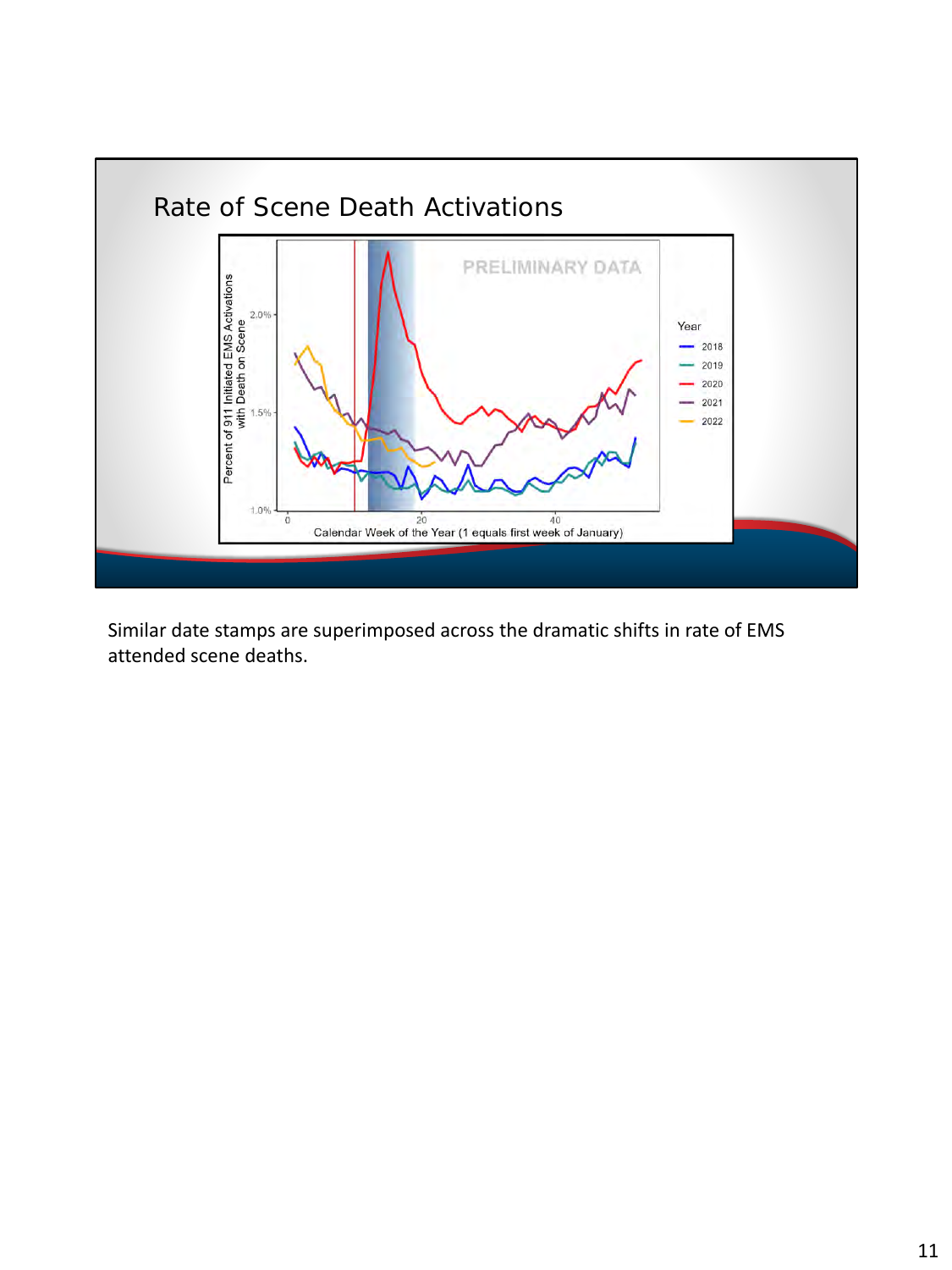

Let's look at an EMS activation trend, one would hypothesize, might decrease with the "Stay-at-Home" orders in place. The count of "injury-related" EMS activations was acquired by summing eSituation.02 - Possible Injury: "Yes."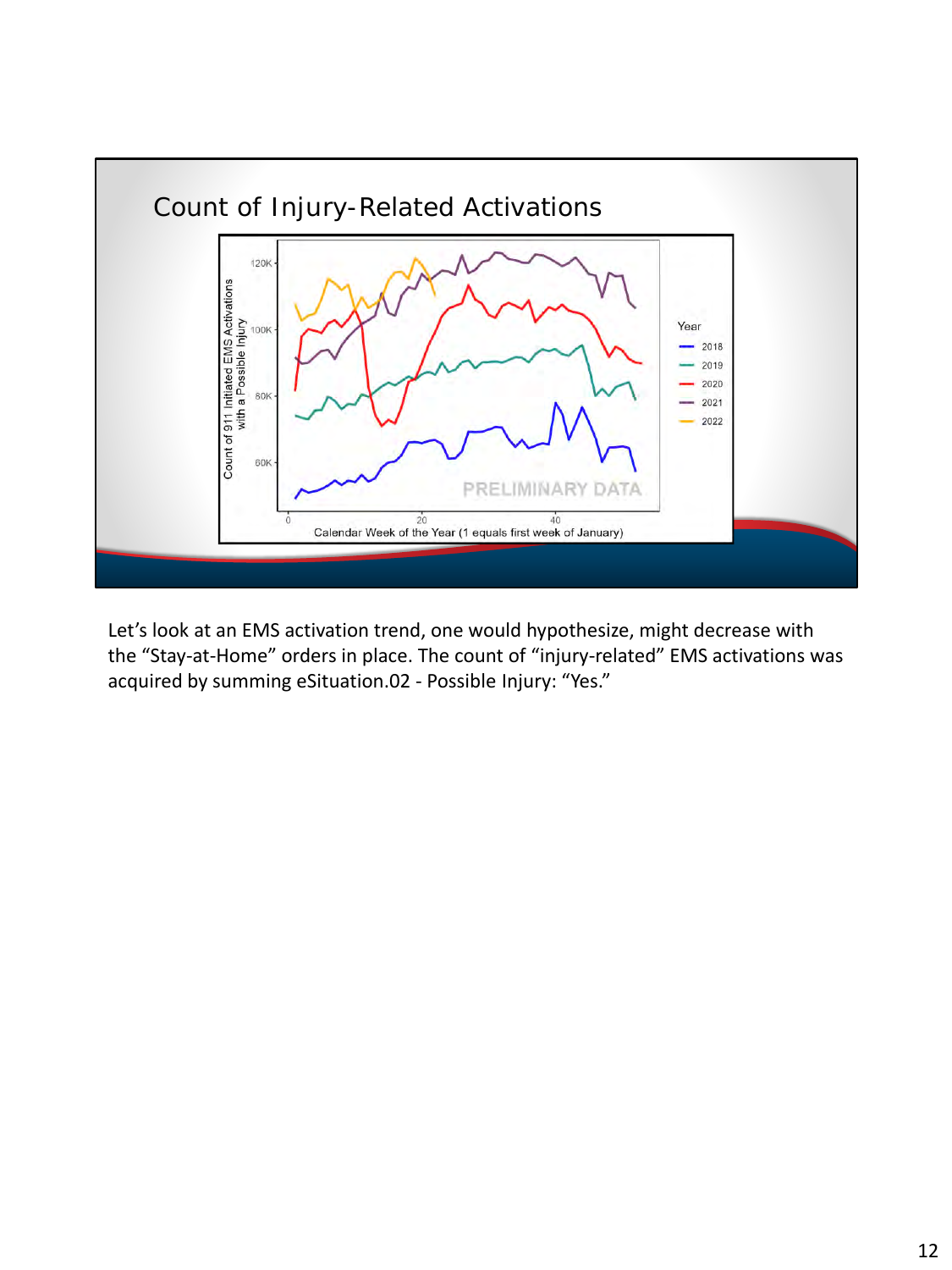

The rate of possible injury-related EMS activations demonstrates the expected increase during warmer months, but lower than expected rates beginning in Week 10 and beginning to increase in Week 13. Similar date stamps are superimposed across the dramatic shifts in rate of EMS activations reporting a possible injury.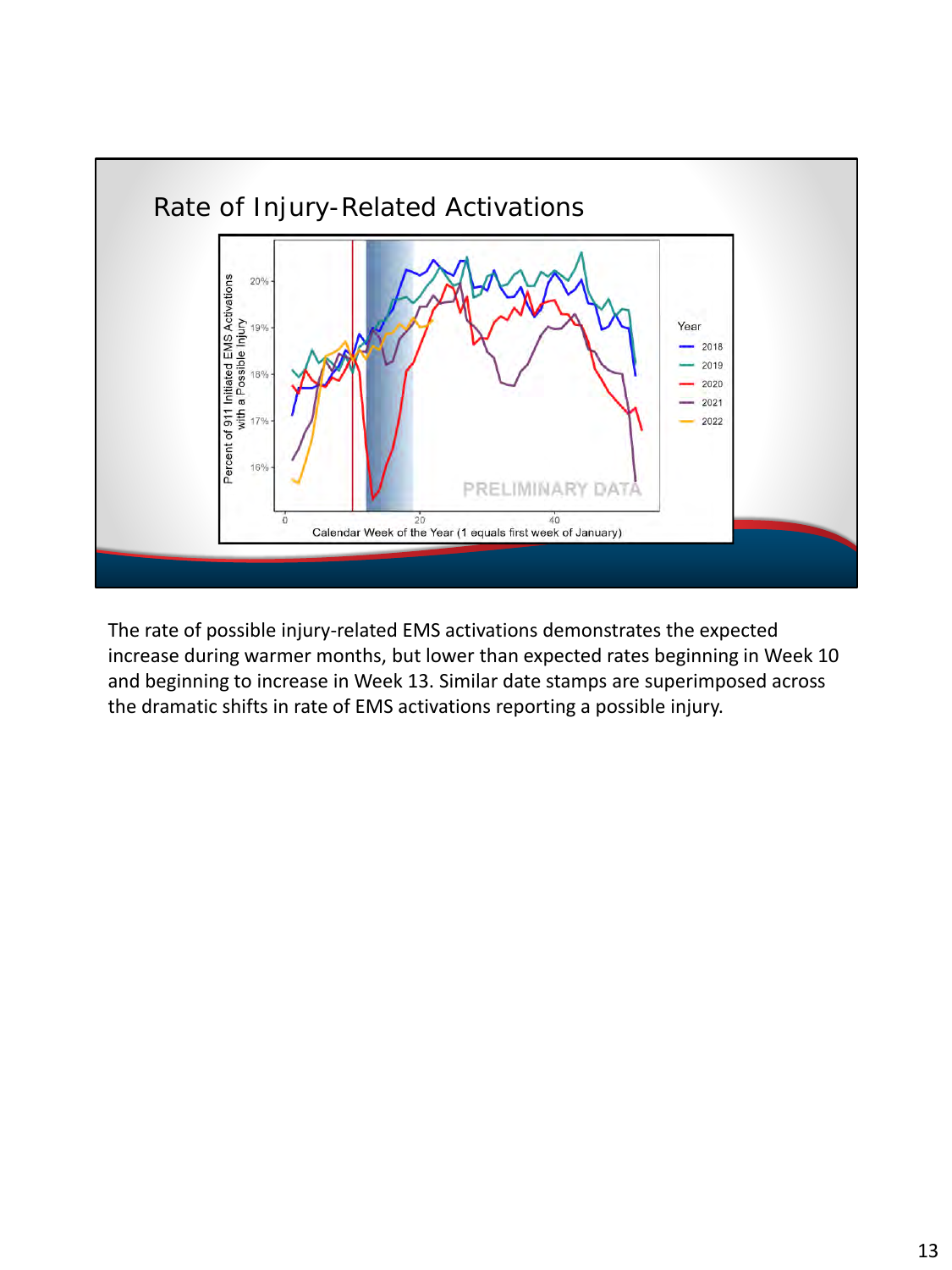

The count of EMS activations related to vehicle crashes results from summing the NEMSIS element eDispatch.01 - Complaint Reported by Dispatch: Traffic/Transportation Incident.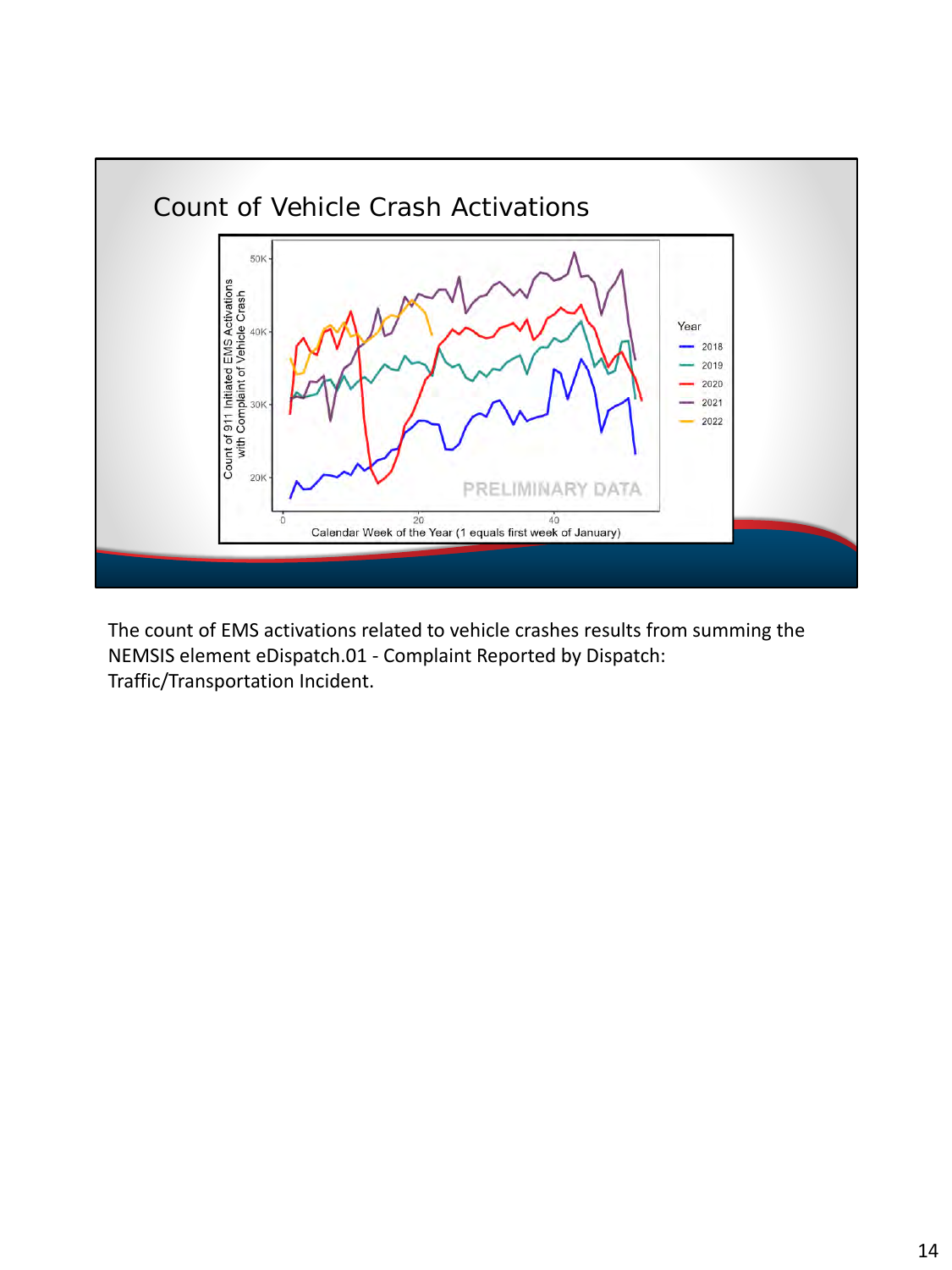

Similar date stamps are superimposed across the dramatic shifts in rate of EMS activations associated with a Traffic/Transportation Incident.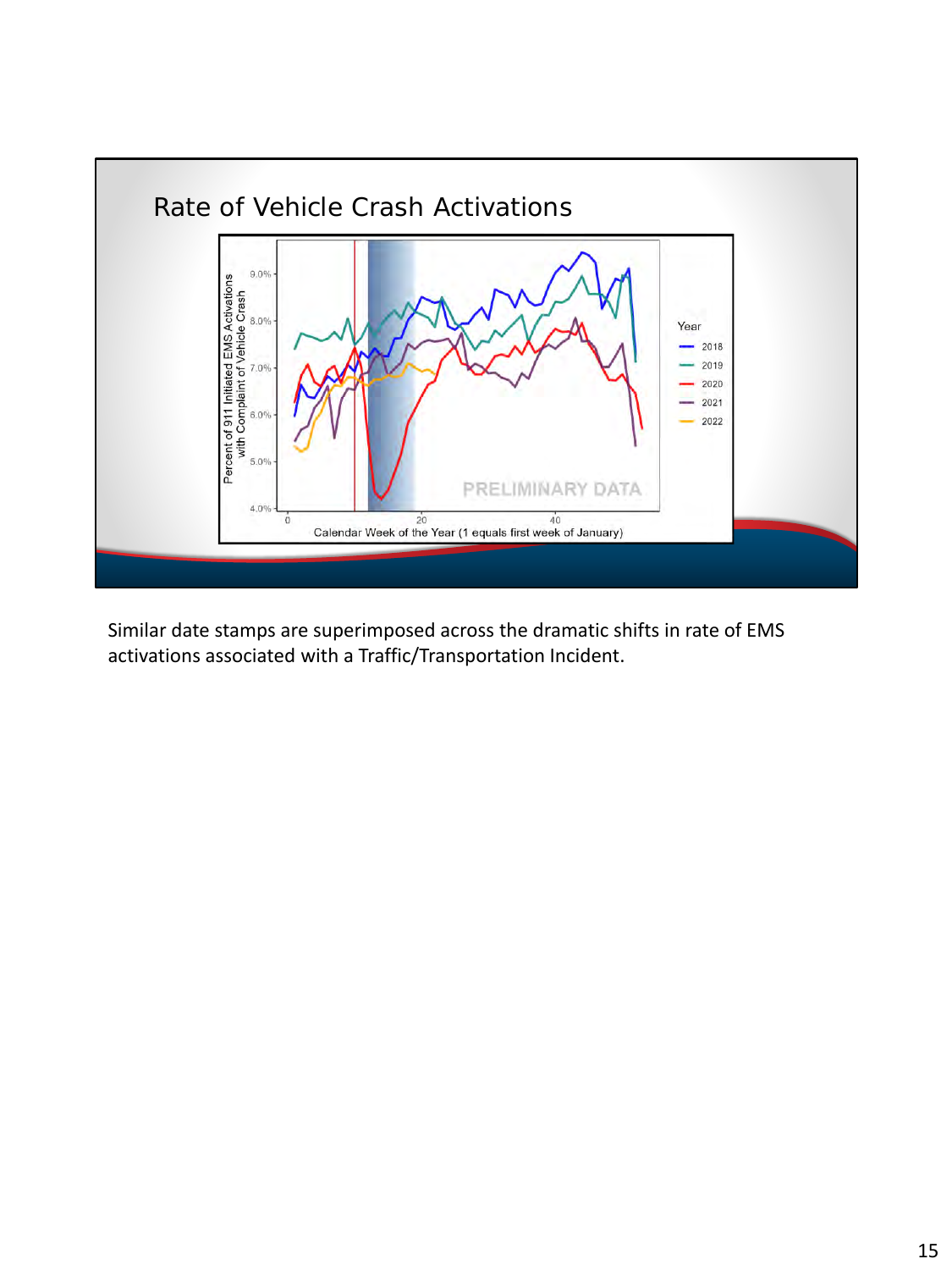

The count of opioid-related EMS activations results from summing the NEMSIS elements: eSituation.11 - Provider's Primary Impression, AND eSituation.12 - Provider's Secondary Impressions, AND eSituation.09 - Primary Symptom, AND eSituation.10 - Other Associated Symptoms with any of the following ICD-10-CM codes:

## Codes

F11 codes: Opioid-related disorders T40 codes: Poisoning by (and adverse effects of) opioid-related drugs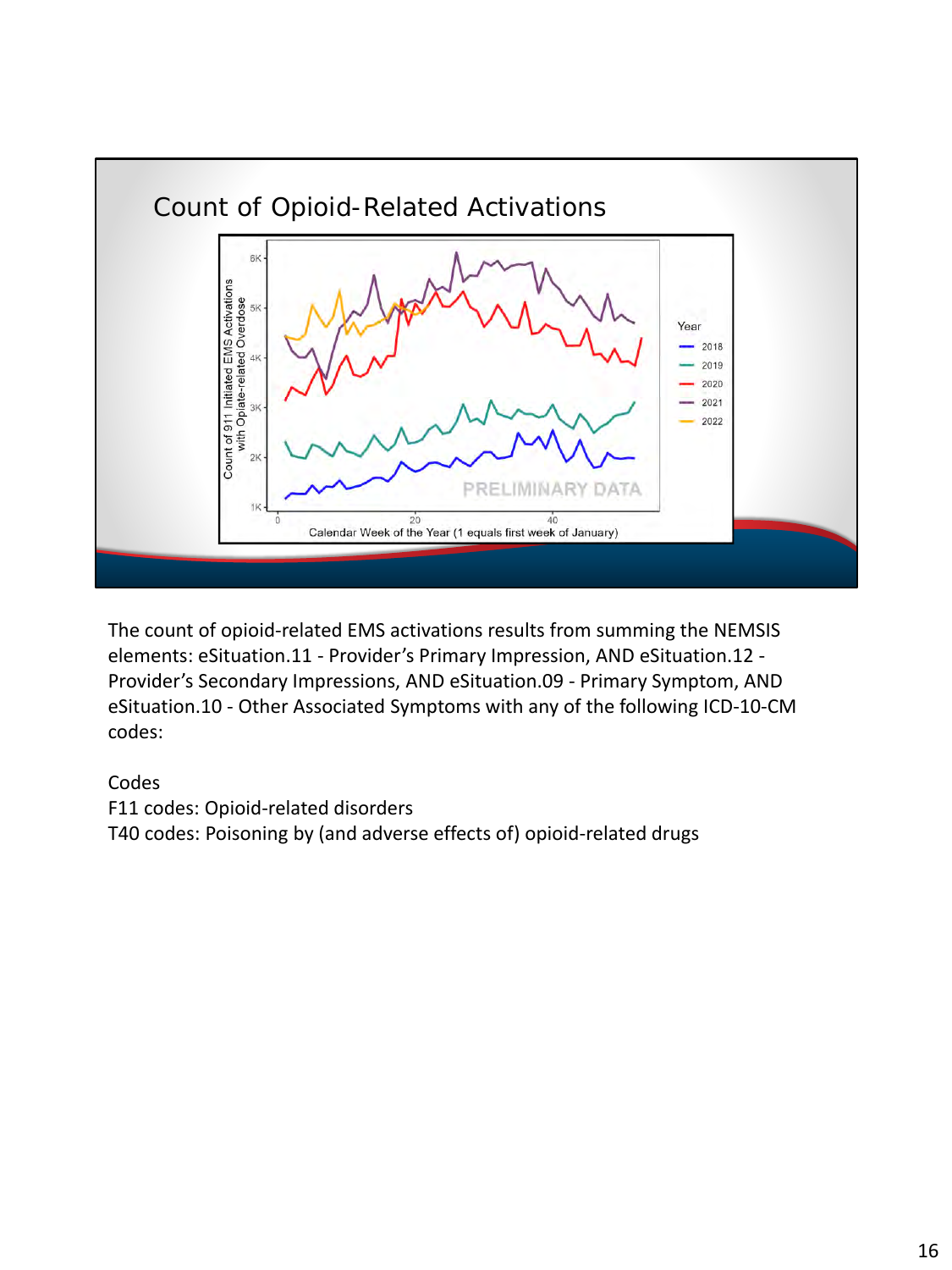

Similar date stamps are superimposed across shifts in the rate of EMS activations documenting opioid-related issues.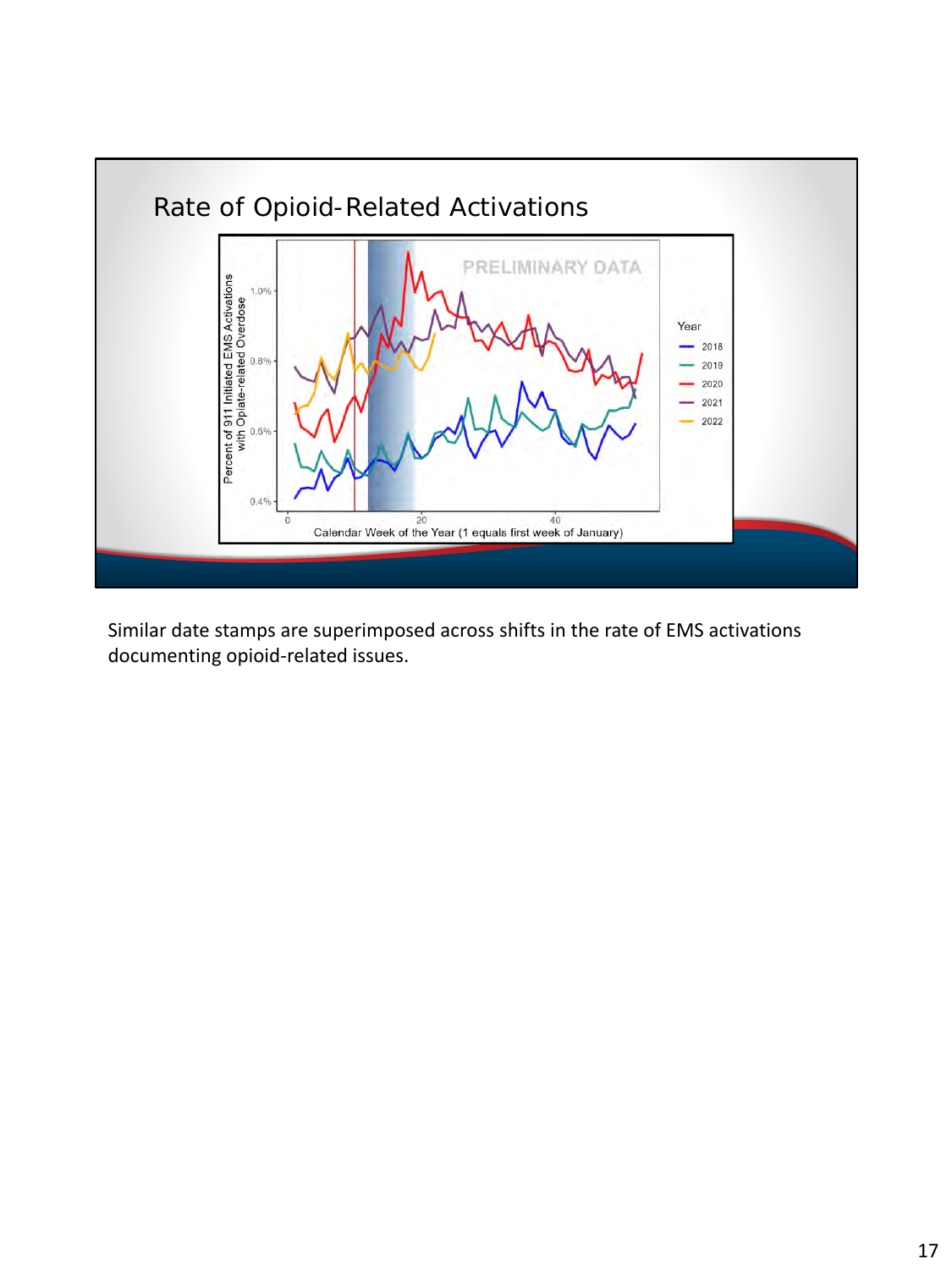

The count of EMS activations with documented use of Naloxone results from summing the NEMSIS element: eMedications.03 – The medication given to the patient. An EMS activation indicating multiple administrations of Naloxone to the same patient is counted only once.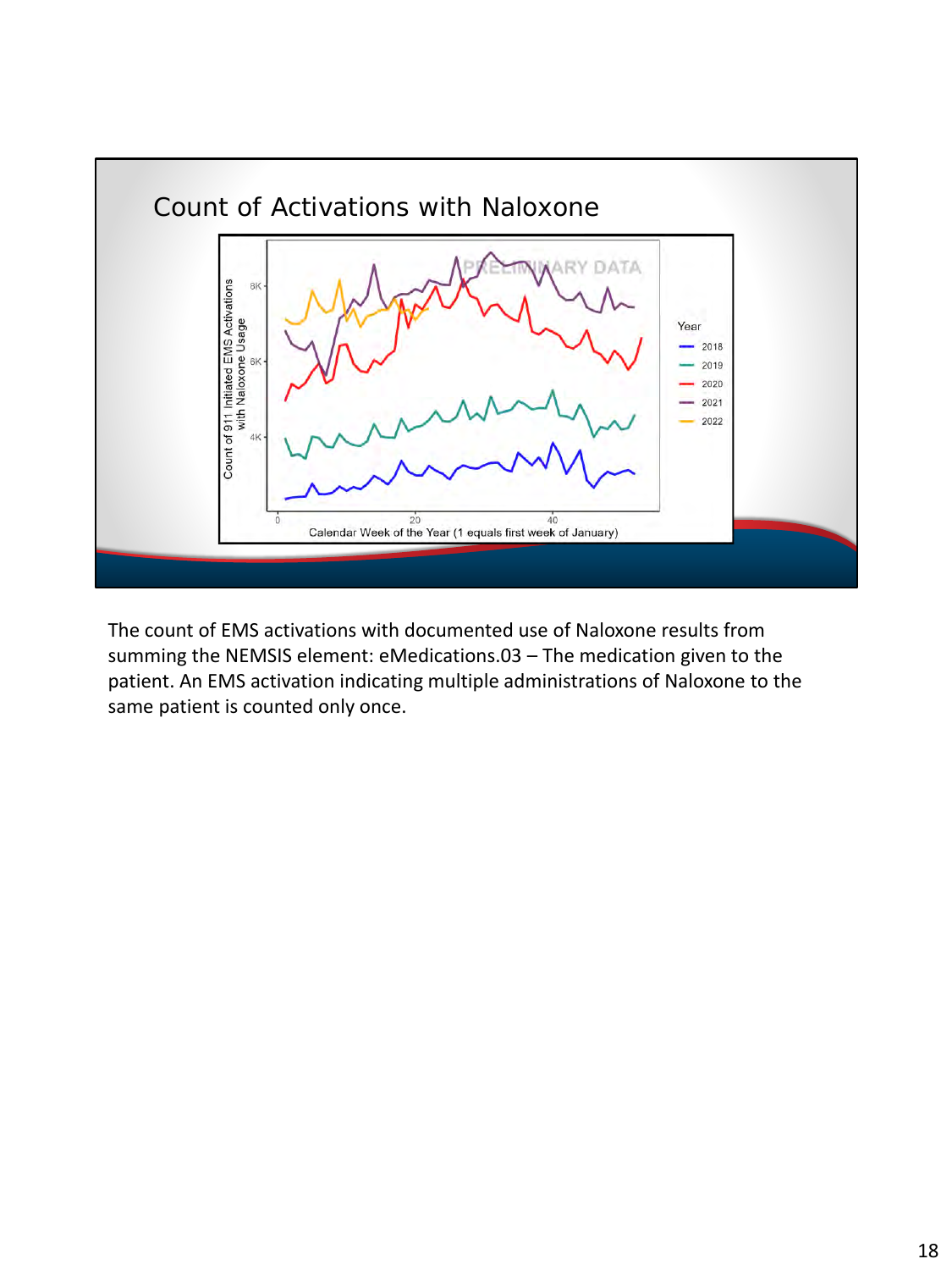

Similar date stamps are superimposed across shifts in the rate of EMS activations with documented Naloxone use.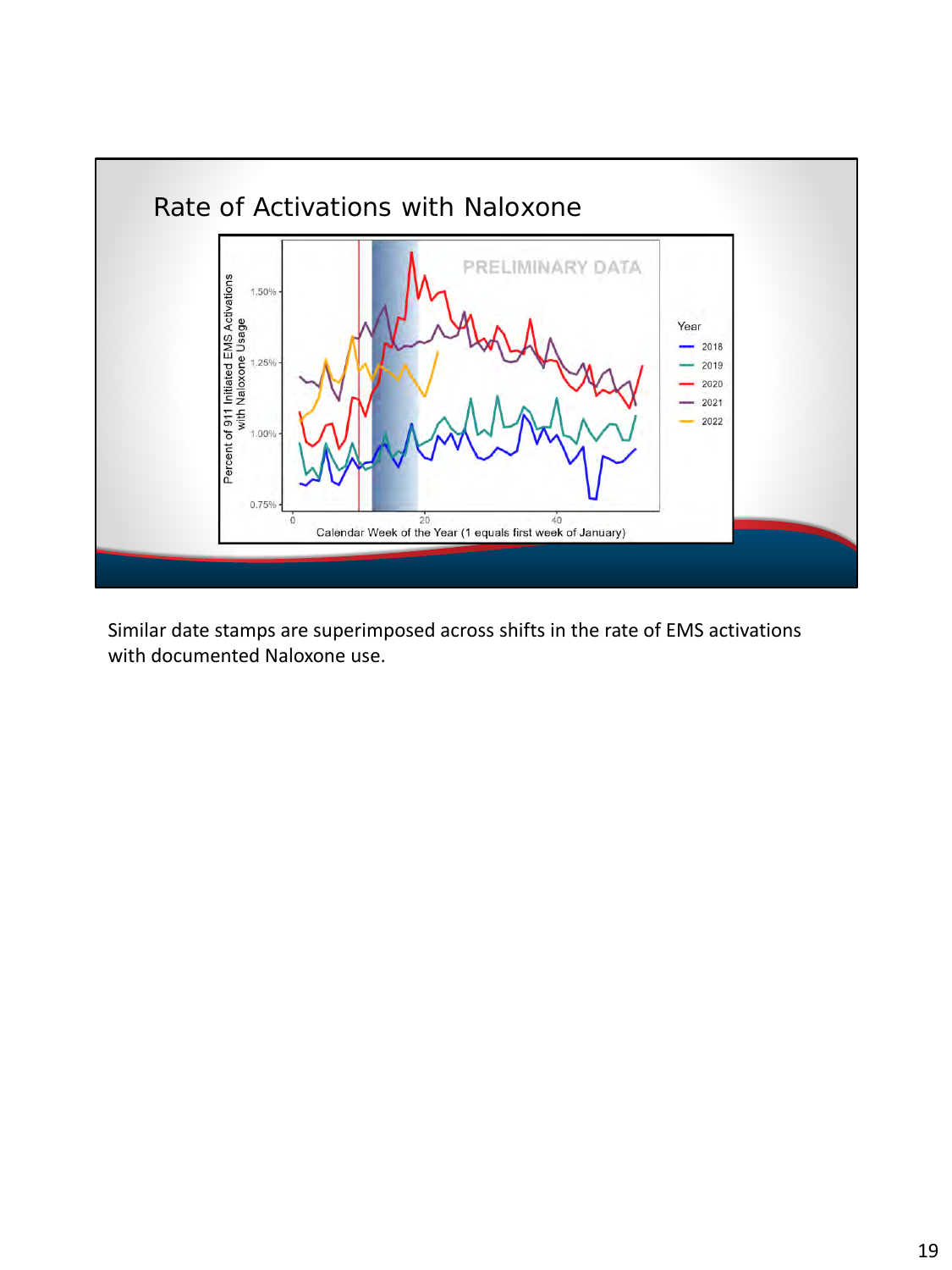

The count of EMS activations related to suicide/self-harm results from summing the NEMSIS elements: eSituation.11 - Provider's Primary Impression, AND eSituation.12 - Provider's Secondary Impressions, AND eSituation.09 - Primary Symptom, AND eSituation.10 - Other Associated Symptoms with any of the following ICD-10-CM codes:

R45 codes - Suicidal ideations

T14.91 - Suicide attempt

T40 codes - Poisoning by medicaments, intentional self-harm T50 codes - Poisoning by unspecified drugs, medicaments and biological substances, intentional self-harm T65 codes - Toxic effect of specified and unspecified substances, intentional self-harm X71 through X83 codes - Intentional self-harm by specified and unspecified means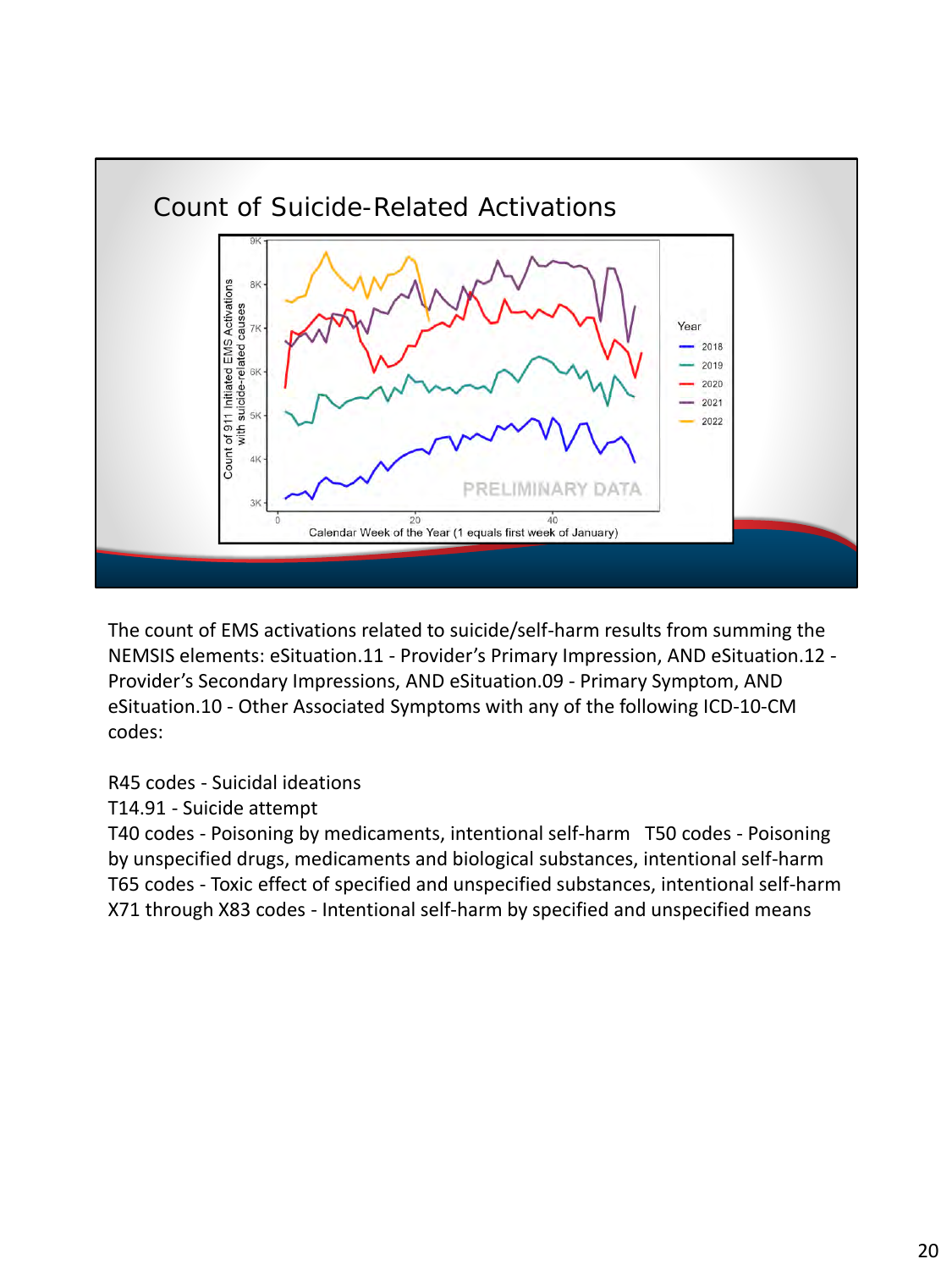

Similar date stamps are superimposed across shifts in the rate of EMS activations documenting suicide/self harm issues.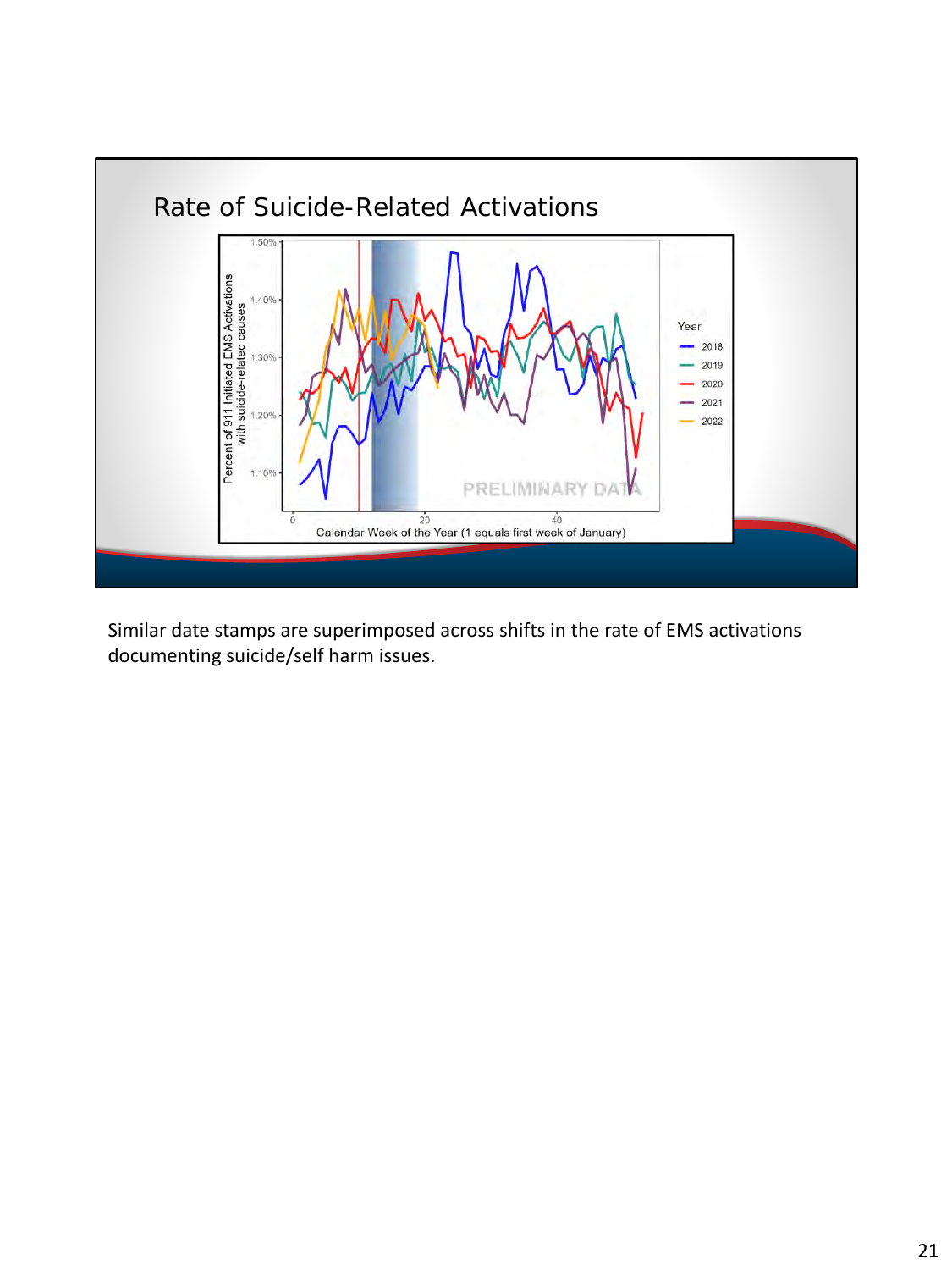

The count of EMS activations documenting alcohol-related issues as an impression or symptom results from summing the NEMSIS elements: eSituation.11 - Provider's Primary Impression, AND eSituation.12 - Provider's Secondary Impressions, AND eSituation.09 - Primary Symptom, AND eSituation.10 - Other Associated Symptoms with any of the following ICD-10-CM codes:

F10 codes – Alcohol-related disorders T51 codes – Toxic effect of alcohol (excluding T51.3)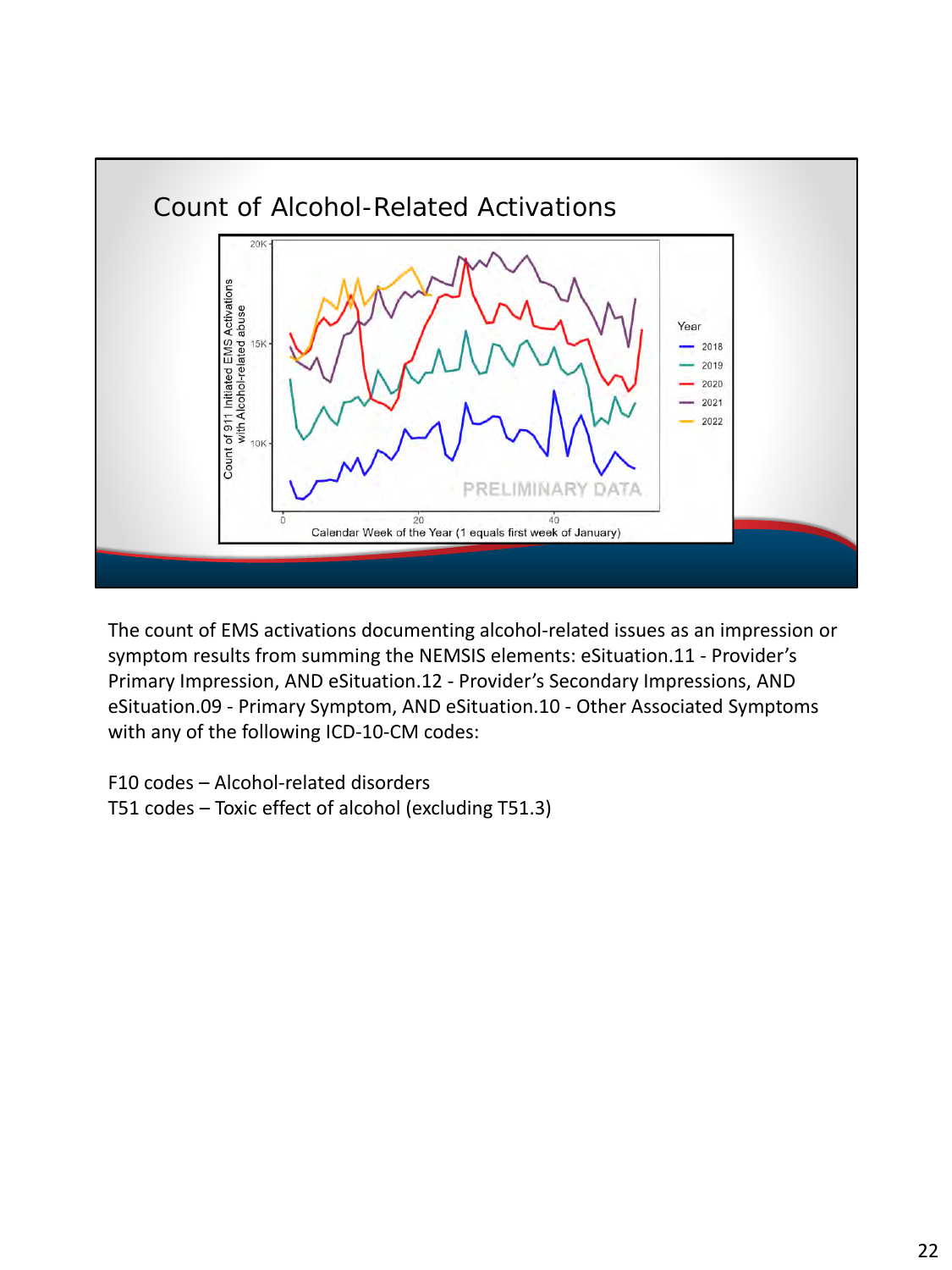

Similar date stamps are superimposed across shifts in the rate of EMS activations documenting alcohol-related issues as an impression or symptom.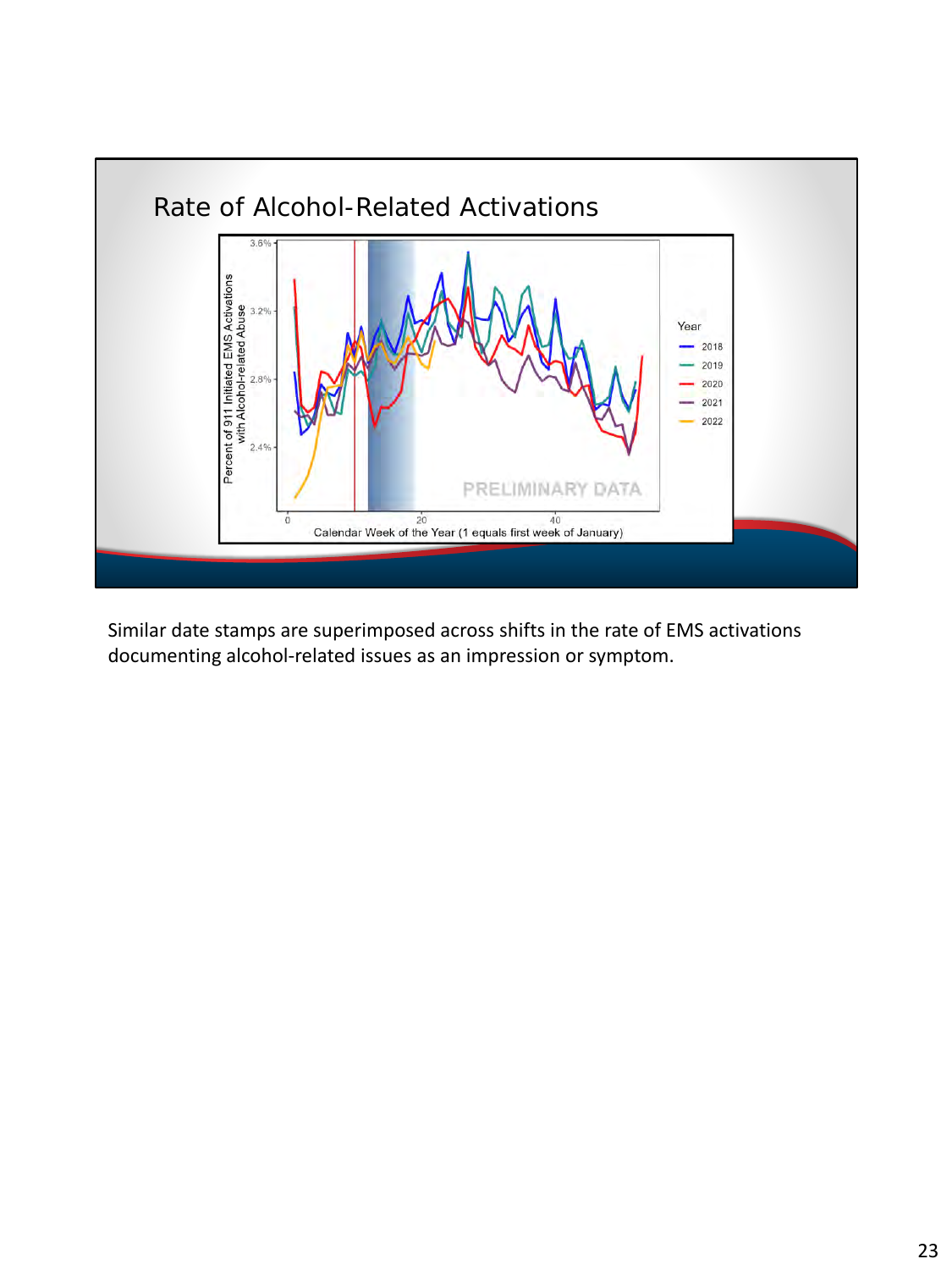

The count of EMS activations related to mental/behavioral health issues results from summing the NEMSIS elements: eSituation.11 - Provider's Primary Impression, AND eSituation.12 - Provider's Secondary Impressions, AND eSituation.09 - Primary Symptom, AND eSituation.10 - Other Associated Symptoms with any of the following ICD-10-CM codes:

- F41.9 Anxiety, NOS
- F41.1 Generalized anxiety disorder
- F32.9 Major depression, NOS
- F99 Mental disorder, NOS
- R45.89 Other symptoms and signs involving emotional state
- R45.7 State of emotional shock and stress, unspecified
- R46.2 Strange and inexplicable behavior
- R46 Symptoms and signs involving appearance and behavior
- R45.82 Worries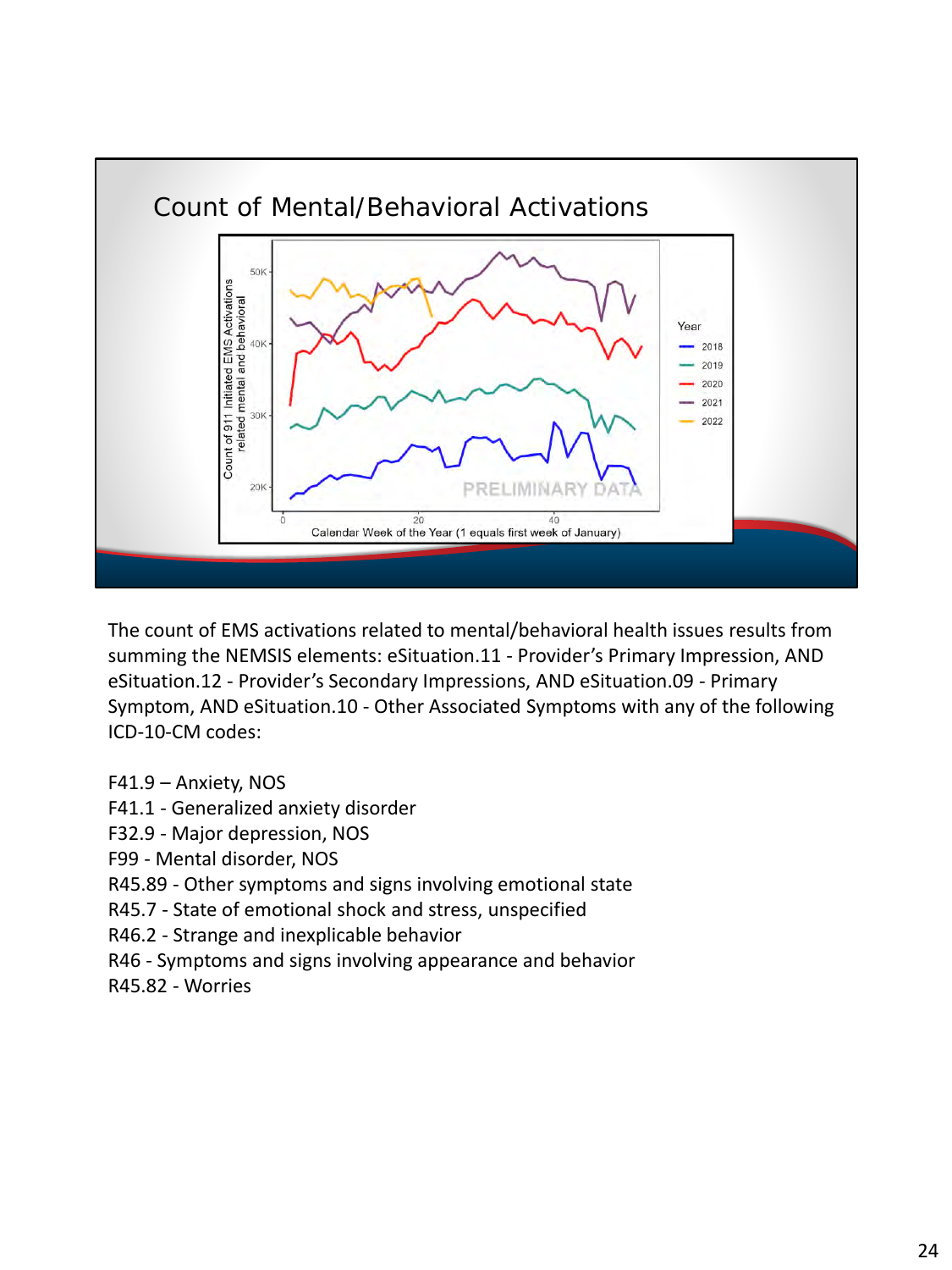

Similar date stamps are superimposed across shifts in the rate of EMS activations associated with mental/behavioral health issues.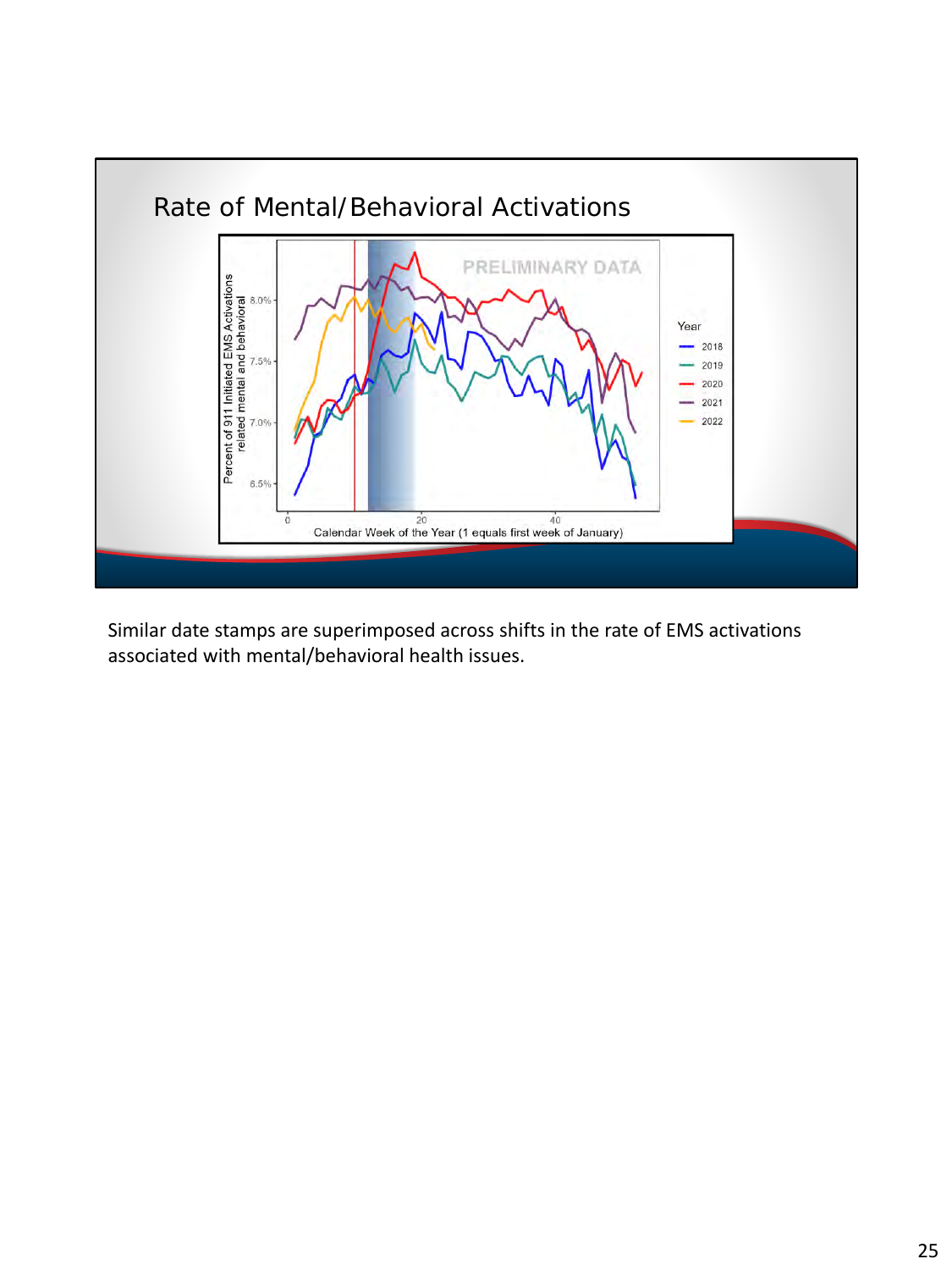

The count of EMS activations related to firearm injury from summing the NEMSIS elements: eInjury.01 Cause of Injury with any of the following ICD-10-CM codes:

- W32 Handgun discharge and malfunction NOS
- W33 Rifle, shotgun and larger firearm discharge and malfunction NOS
- W34 Accidental discharge and malfunction from other and unspecified firearms and guns
- X74.9 Intentional self-harm by unspecified firearm discharge
- X95 Assault by other and unspecified firearm and gun discharge
- X95.9 Assault by unspecified firearm discharge
- X95.9XXA Assault by unspecified firearm discharge, initial encounter
- Y22 Discharge of gun for single hand use, undetermined intent
- Y23 Rifle, shotgun and larger firearm discharge, undetermined intent
- Y24.9 Unspecified firearm discharge, undetermined intent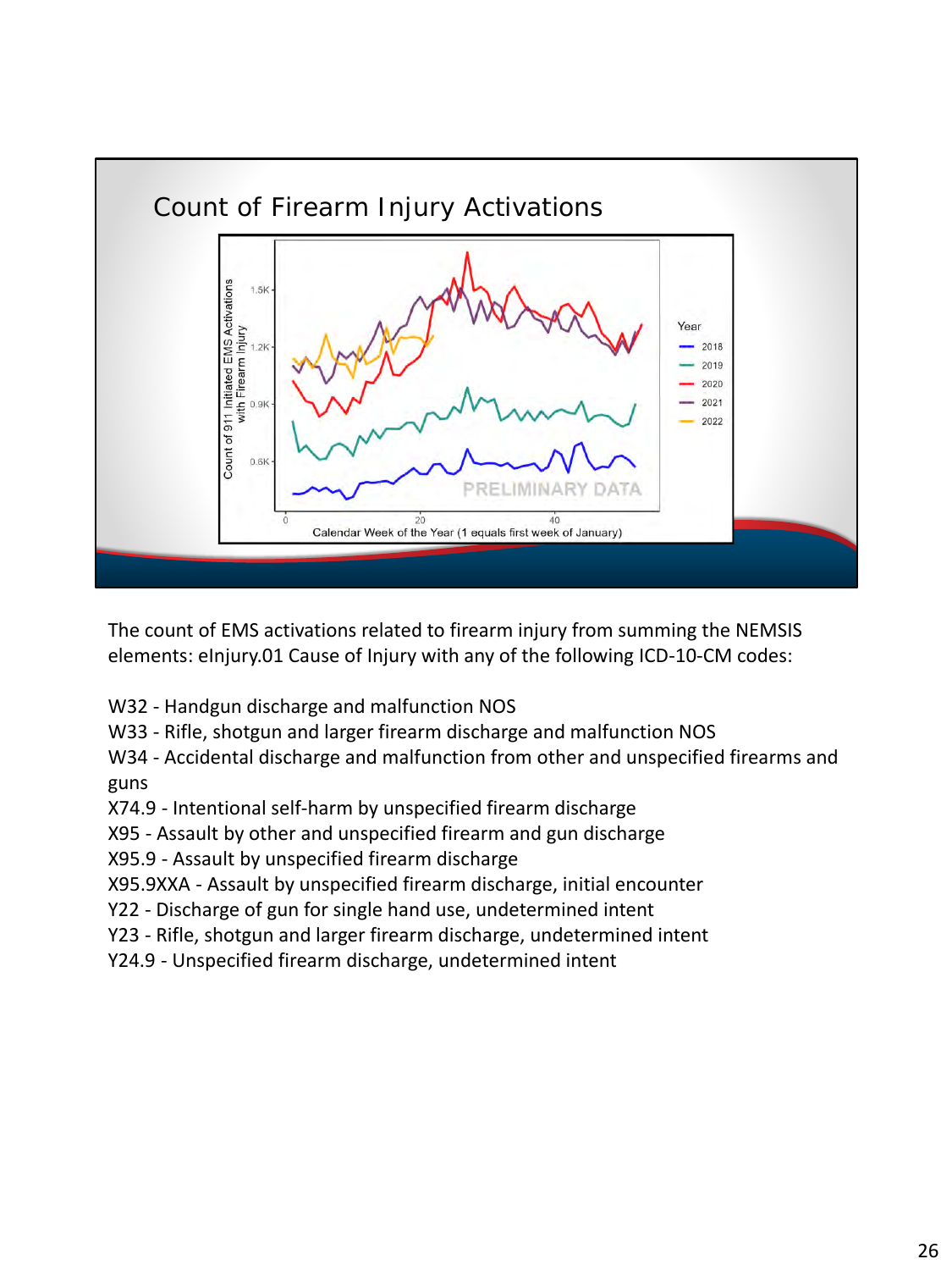

Similar date stamps are superimposed across shifts in the rate of EMS activations associated with firearm injuries.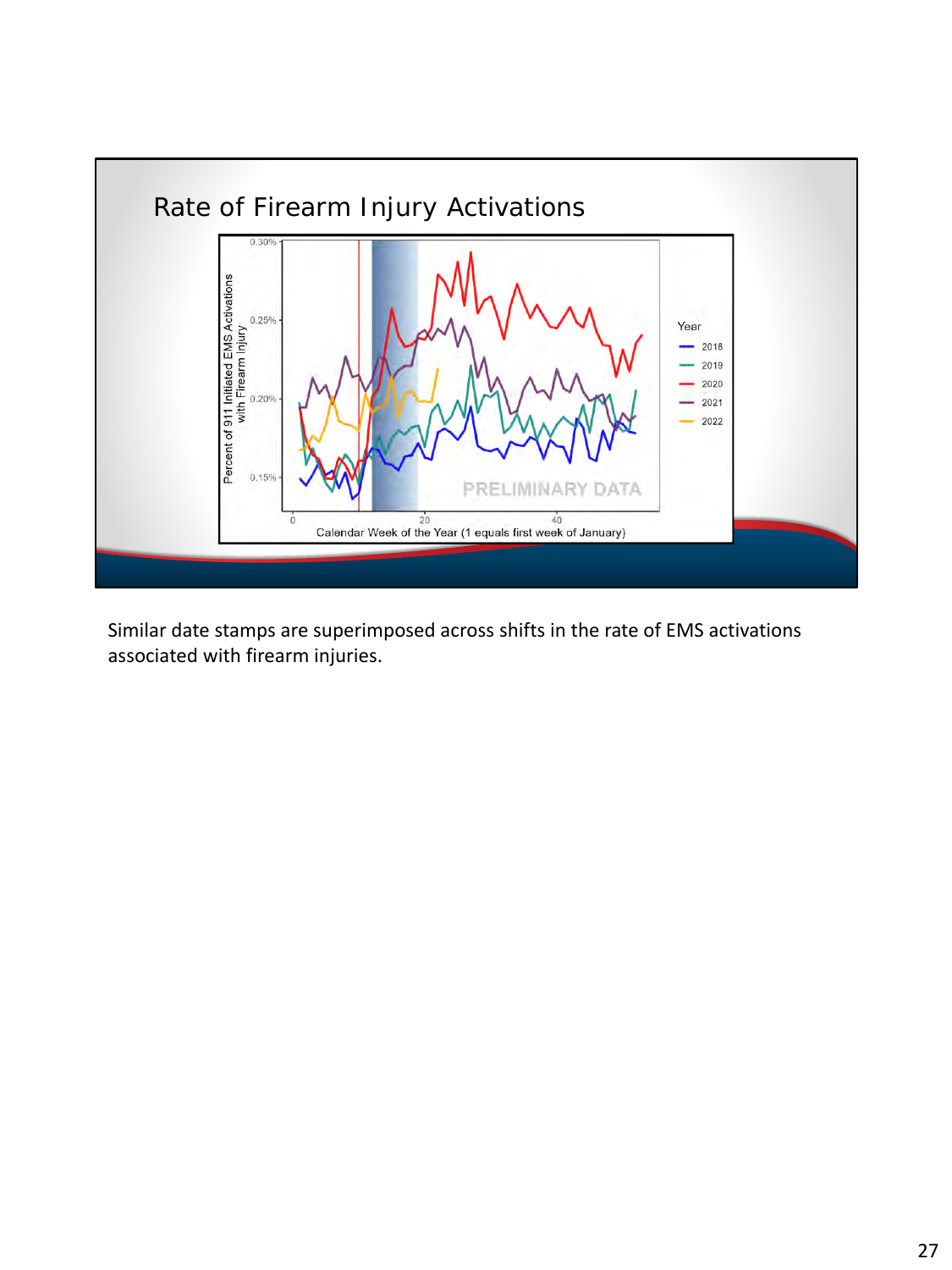

A measure of stress in the emergency care system may be calculated as the elapsed time from the arrival of an ambulance, with a patient, to the Emergency Department of a hospital until the ambulance unit is back in service. This measure is calculated, using NEMSIS elements, as: eTimes.13 (Unit Back in Service Date/Time) - eTimes.11 (Patient Arrived at Destination Date/Time). During the COVID-19 pandemic, this elapsed time will include two important components of stress to the emergency care system:

- a. The elapsed time from ambulance arrival at the hospital until the time the hospital has the available personnel and resources to take responsibility for the care of the patient.
- b. The elapsed time from when the hospital accepts the patient until the ambulance is cleaned, decontaminated, and ready to return to service.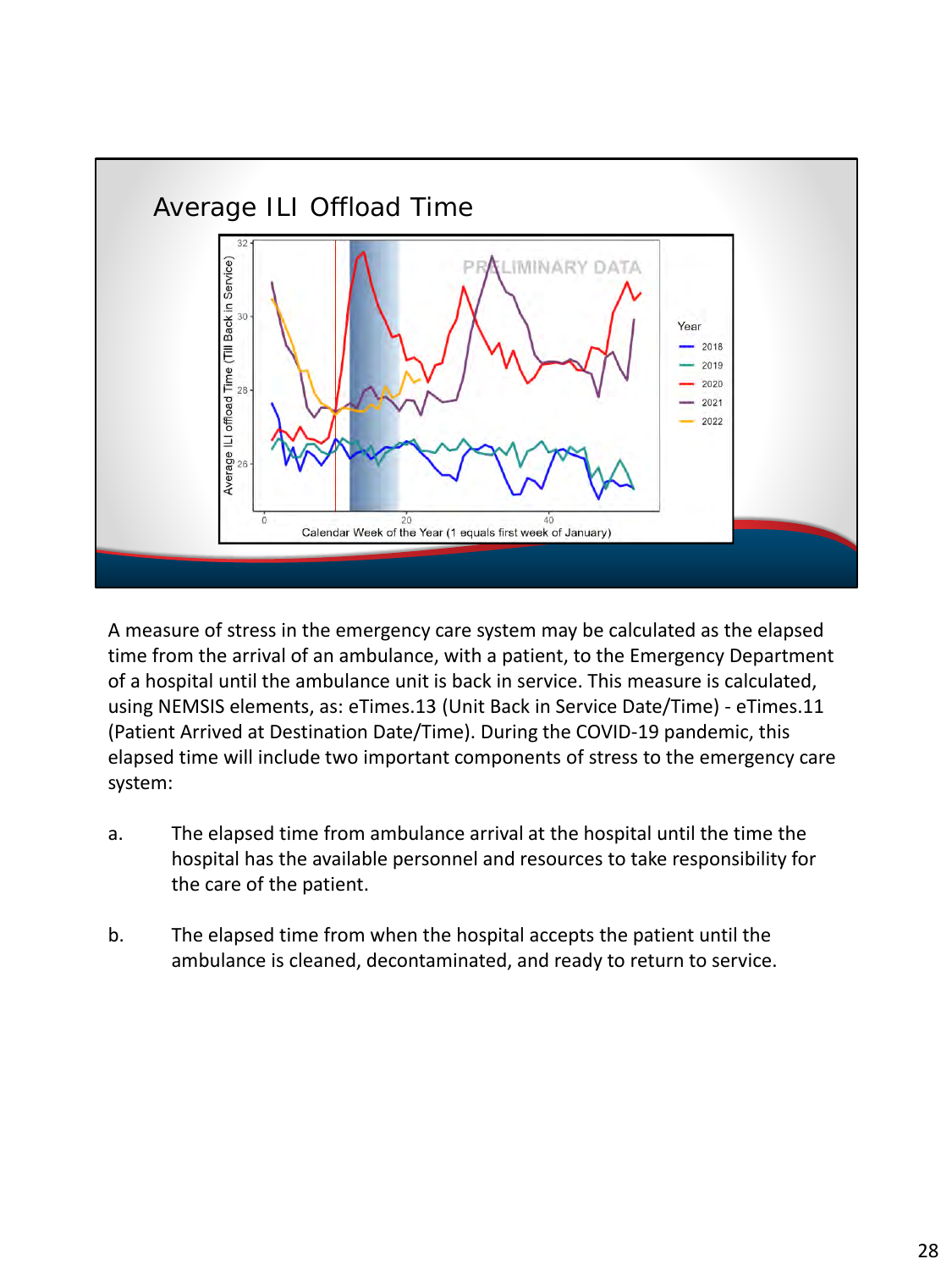

Another potential measure of stress in the emergency care system may be the additional time needed at the scene, when caring for a patient, to ensure proper precautions are taken to protect the patient, bystanders, and EMS clinicians during the COVID-19 pandemic. This measure is calculated, using NEMSIS elements, as: eTimes.09 (Unit Left Scene Date/Time) - eTimes.06 (Unit Arrived on Scene Date/Time).